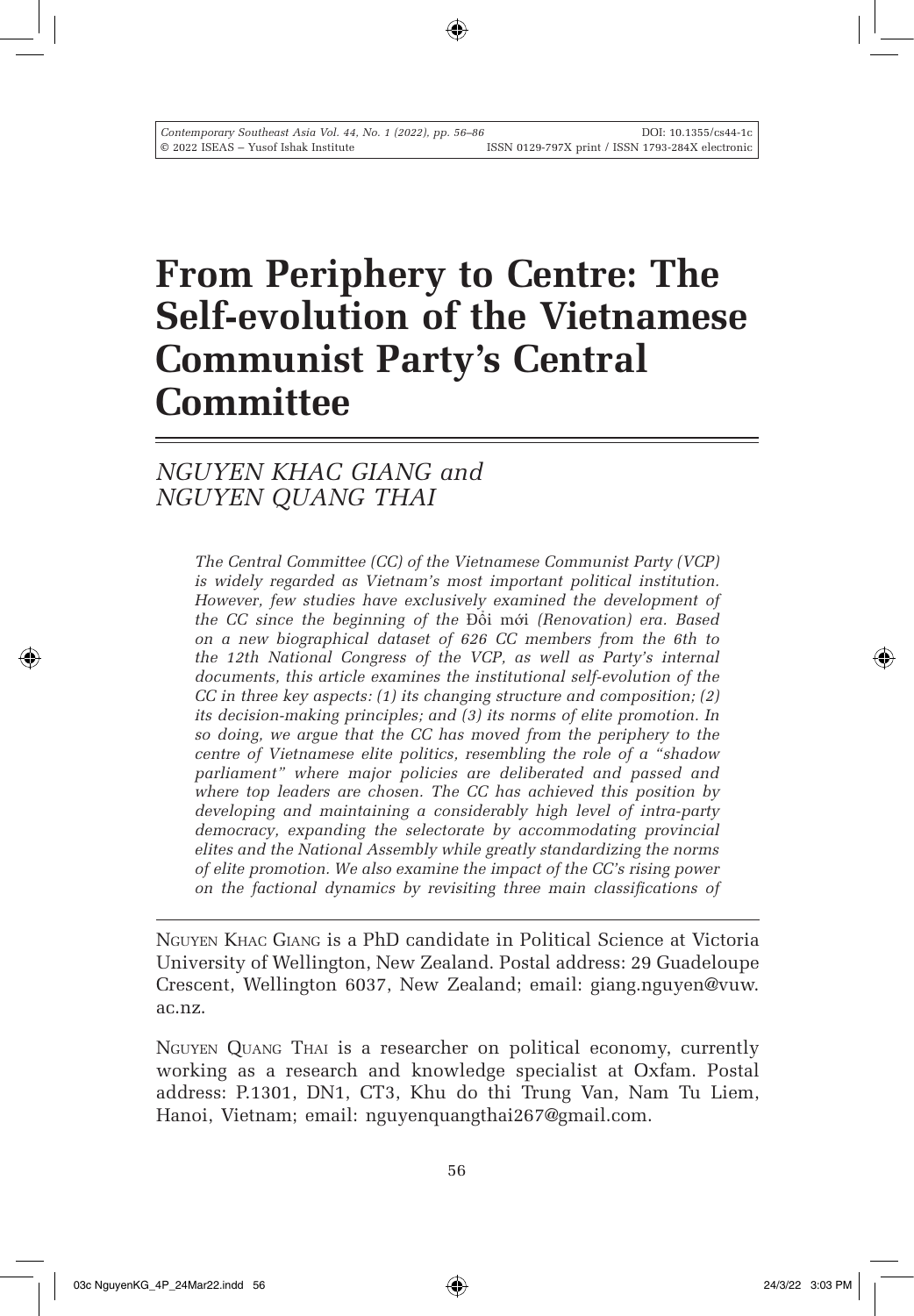*The Self-evolution of the Vietnamese Communist Party's Central Committee* 57

*factionalism in Vietnam in light of the new biographical dataset. We argue that the failure to identify solid factional boundaries among Vietnamese political elites is the direct consequence of the CC's transformation since* Đổi mới*.* 

**Keywords:** Vietnamese politics, party congress, institutional evolution, factionalism, authoritarian resilience.

#### **Party's Central Committee**

There is a consensus among observers of Vietnamese politics that the Central Committee (CC) of the Vietnamese Communist Party (VCP) is the most important political institution of the party-state.1 However, despite this recognition, the CC has only been sparsely mentioned in the literature, rather than being a stand-alone topic of investigation. The most in-depth research on the CC so far was done by Carl Thayer in 1993.<sup>2</sup> In the late 2000s, a series of studies on Vietnamese politics by Edmund Malesky and colleagues shed light on the rise of the  $CC<sup>3</sup>$  in Vietnam's power structure as well as the characteristics of the factional infighting that took place within it. Other than that, the CC has been mostly described as an arena of power struggle in annual reports on Vietnam or reviews of the VCP's quinquennial congresses.4 While insightful, these studies consider the CC as the explanatory variable rather than a topic of research in and of itself, and thus do not offer a detailed examination of its fundamental characteristics. This is in contrast with the study of the Central Committee of the Chinese Communist Party (CCP), which has been rigorously examined over the past few decades.5 As a result, many analyses on Vietnamese elite politics are case-specific and time-sensitive, which inevitably lead to contradictory perceptions of how the CC works, particularly with regard to the question of factionalism.<sup>6</sup> Naturally, the failure to see how the CC has evolved over the years and adapted itself to new environments has left scholars unable to account for the reasons behind the regime's relative stability.<sup>7</sup> Furthermore, the lack of studies on the Vietnamese CC makes it difficult to directly compare its political development with China, which has recently emerged as one of the most interesting topics in comparative authoritarian studies.<sup>8</sup>

Based on a new biographical dataset of 626 CC members from the 6th to the 12th congress of the VCP, $9$  as well as the Party's internal documents, we examine the institutional origins and development of the CC in three key aspects: (1) its changing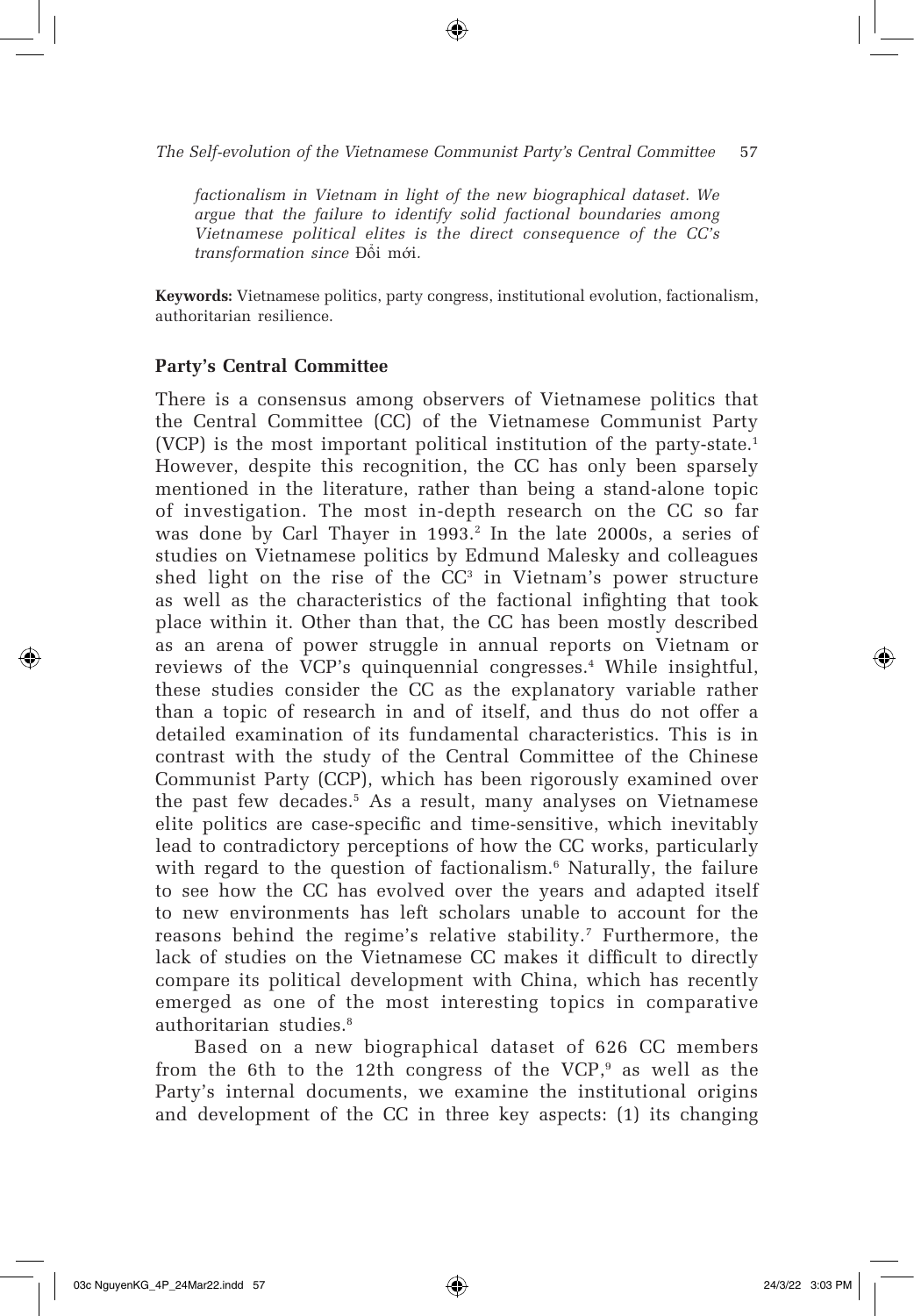structure and composition; (2) its decision-making principles; and (3) its norms of elite promotion. In so doing, we argue that the CC has moved from the periphery to the centre of Vietnamese elite politics, resembling the role of a shadow parliament where major policies are deliberated and passed, as well as where top leaders are chosen. The CC has achieved this position by developing and maintaining a considerably high level of intra-party democracy, expanding the selectorate by accommodating the increasing power of the provinces and the National Assembly (NA) while greatly standardizing the norms of elite promotion. Our study is one of the first attempts to collate and summarize the biographies of Vietnamese CC members over an extended period of time.10

⊕

The article proceeds as follows. We first offer an explanation of the CC's changing power since 1986, followed by an analysis of its institutional development throughout the *Đ*ổ*i m*ớ*i* (Renovation) era, with a particular focus on its composition and voting structures. After examining the normative sources of the CC's power, which come from the institutionalization of working procedures as well as respect for the democratic centralism principle, we delve into the patterns of elite promotion to show how central leaders find it increasingly difficult to intervene in the CC promotion process. Based on the dataset, we also evaluate the factional dynamics of the CC based on three popular classification strategies. The article concludes with our reflections on the power limits of the CC given recent re-centralization efforts by General Secretary Nguyen Phu Trong.

### **The VCP Central Committee's Changing Composition and Structure since** *Đ***ổ***i m***ớ***i*

In communist regimes like Vietnam and China, the central committees of the communist parties, with the formal mandate to elect the top leadership, can be considered the selectorates.<sup>11</sup> Before the country officially embraced market reforms under the *Đ*ổ*i m*ớ*i* policy in 1986, central leaders in Hanoi dominated the CC by tightly controlling the party's personnel policy as well as keeping the decision-making process within a small group of elites. However, since the 6th Congress in 1986, the CC has gradually attained its position as the centre of Vietnam's collective leadership mechanism. Today, it is widely considered as the most important institution in Vietnam's one-party state. The expansion of the selectorate and the changing voting structure play a significant part in this transformation.

↔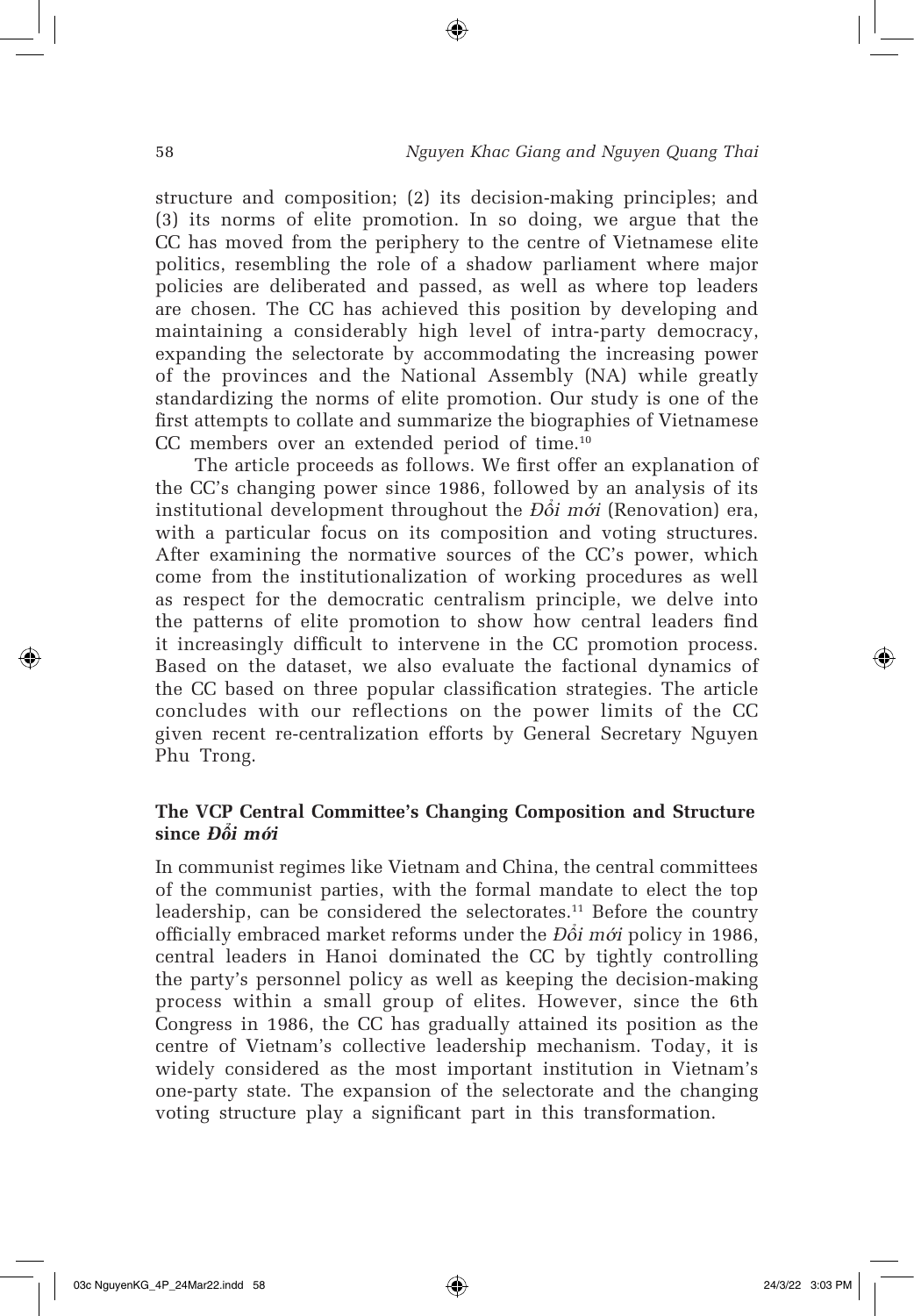#### *The Self-evolution of the Vietnamese Communist Party's Central Committee* 59

The rise of provincial representation is a particularly noteworthy factor that led to the CC's expansion. Before 1986, provinces were greatly underrepresented. The country's provinces were not guaranteed to have representatives in the CC, while the party chiefs of central municipalities Hanoi and Ho Chi Minh City (HCMC) were not guaranteed Politburo seats. However, the situation changed dramatically in the late 1980s. From the 1990s onward, barring special circumstances,<sup>12</sup> provincial Party secretaries were guaranteed full CC membership.<sup>13</sup> Nevertheless, the norm remained informal and had to be agreed upon by the CC before each congress, until 2017 when Regulation 90 (and its amended version Regulation 214 in 2020) was issued by the Politburo, which requires a provincial Party secretary to meet the criteria of the "Politburo or CC membership".<sup>14</sup> As shown in Table 1, provincial representation in the CC increased from 23.4 per cent at the 6th Congress (1986) to 35.6 per cent at the 12th Congress (2016).

Why did the central elites accept more provincial representation in the CC, a transformation that would subsequently weaken their own position? The commonly accepted narrative is that the death of General Secretary Le Duan, who dominated Vietnam's post-war politics, in 1986 facilitated the transformation from a personalized to a collective leadership system, $15$  with reformists within the CC being able to exert more influence ever since. However, if we look at the composition of the CC, it had undergone major changes four years earlier. Before the 5th Congress in 1982, Le Duc Tho emphasized the need to increase representation for the provinces, particularly Hanoi and HCMC, in the Politburo and the CC.<sup>16</sup> Subsequently, the number of the CC full membership increased from 103 at the 4th Congress to 121 at the end of the 5th Congress.17 The changes in 1982 have rarely been discussed but deserve more attention as an analysis of these changes helps us understand the rationale behind Vietnam's collective leadership system. We suggest there are both economic and ideological considerations behind the move.

First, as the economic crisis which started in the late 1970s deepened, the centre had been unable to sustain the centralized distribution system. On several occasions, Hanoi and HCMC—where the centres of power were located—had to ask for food support from surrounding agrarian provinces.<sup>18</sup> The sharp decrease in foreign aid in the 1980s, a result of Vietnam's military intervention in Cambodia and the deteriorating situation in the Soviet Union and Eastern Bloc (see Figure 1), put parts of the country in a self-subsistent mode. These events increased the financial independence and thus

⇔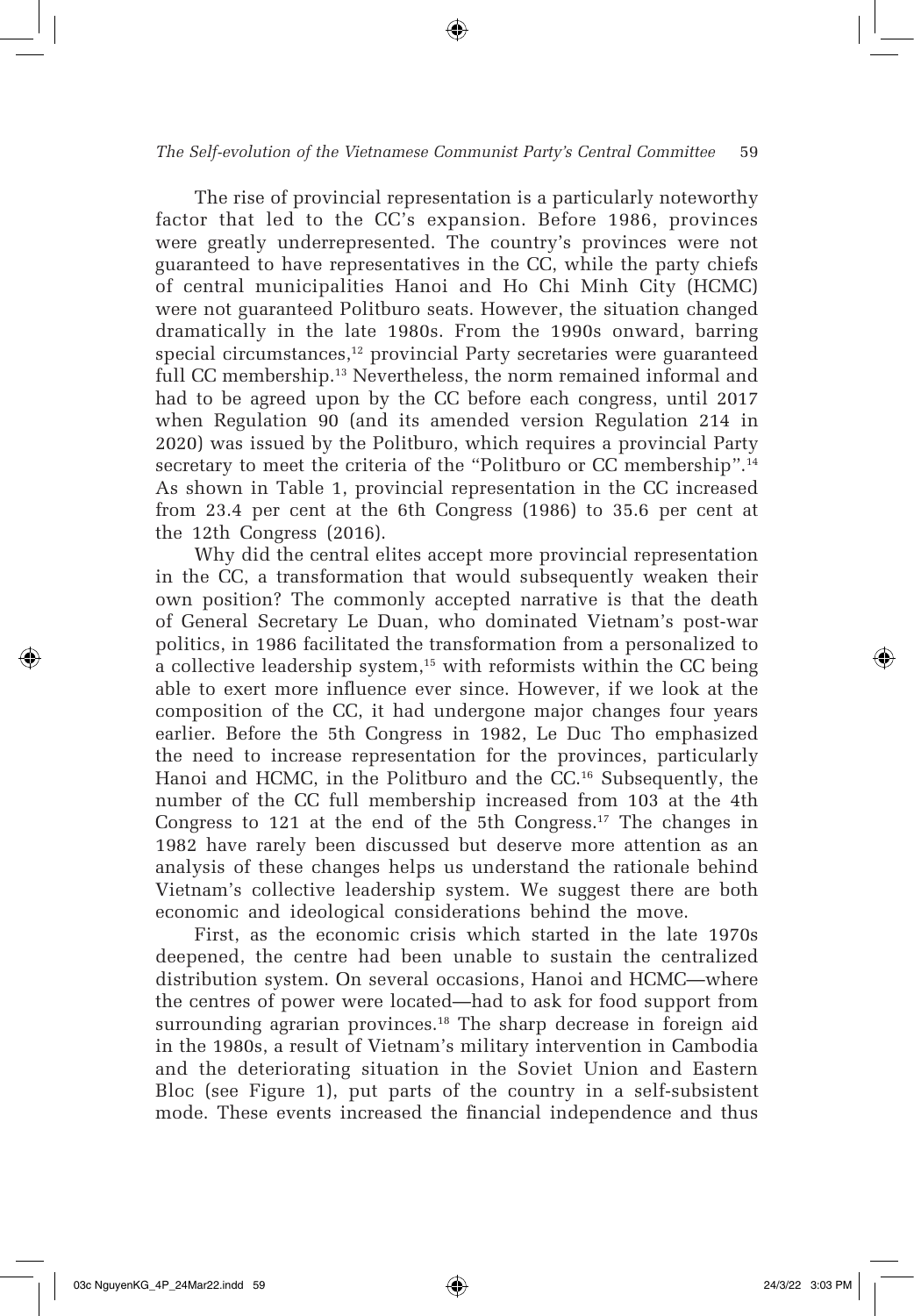| (selected time)<br>Congress                                                                                                                                                                                                                                                                                                                                                                                                                                                                                                                                 |                 | $6^{th}$ (7/1987) |                | 7 <sup>th</sup> (9/1992) |                | $8^{th}$ (1/1998) |                   | $9^{th}$ (8/2002) |                |           |                      | $10^{th}$ (8/2007)   $11^{th}$ (8/2011)   $12^{th}$ (7/2016) |                   |          | Differences,       |
|-------------------------------------------------------------------------------------------------------------------------------------------------------------------------------------------------------------------------------------------------------------------------------------------------------------------------------------------------------------------------------------------------------------------------------------------------------------------------------------------------------------------------------------------------------------|-----------------|-------------------|----------------|--------------------------|----------------|-------------------|-------------------|-------------------|----------------|-----------|----------------------|--------------------------------------------------------------|-------------------|----------|--------------------|
| Position                                                                                                                                                                                                                                                                                                                                                                                                                                                                                                                                                    | Σò              | $\%$              | Σò             | %                        | Σò             | $\%$              | ż                 | $\%$              | ż              | $\%$      | $\tilde{\mathbf{z}}$ | %                                                            | ž                 | $\%$     | $6^{th} - 12^{th}$ |
| Central Party                                                                                                                                                                                                                                                                                                                                                                                                                                                                                                                                               | $\overline{19}$ | 15.3%             | 21             | 14.4%                    | 27             | 16.4%             | 27                | 18.2%             | 25             | 15.6%     | 27                   | 15.4%                                                        | $30\,$            | 16.7%    | $1.3\%$            |
| Central Government                                                                                                                                                                                                                                                                                                                                                                                                                                                                                                                                          | 35              | 28.2%             | 39             | 26.7%                    | 43             | 26.1%             | 33                | 22.3%             | 29             | 18.1%     | 34                   | 19.4%                                                        | 32                | 17.8%    | $-10.4\%$          |
| National Assembly                                                                                                                                                                                                                                                                                                                                                                                                                                                                                                                                           | 6               | 4.8%              | Φ              | 6.2%                     | Φ              | 5.5%              | Φ                 | $6.1\%$           | 15             | 9.4%      | 14                   | 8.0%                                                         | $\frac{8}{18}$    | $10.0\%$ | $5.2\%$            |
| President Office                                                                                                                                                                                                                                                                                                                                                                                                                                                                                                                                            | 4               | $3.2\%$           | $\overline{ }$ | $0.7\%$                  | $\sim$         | $1.2\%$           | $\mathcal{L}$     | $1.4\%$           | 3              | 1.9%      | 3                    | $1.7\%$                                                      | 3                 | 1.7%     | $-1.6%$            |
| Military                                                                                                                                                                                                                                                                                                                                                                                                                                                                                                                                                    | 15              | $12.1\%$          | $\frac{3}{2}$  | 8.9%                     | $\frac{8}{18}$ | $10.9\%$          | 15                | 10.1%             | 17             | 10.6%     | $\frac{1}{2}$        | 10.9%                                                        | $\overline{20}$   | 11.1%    | $-1.0\%$           |
| Security                                                                                                                                                                                                                                                                                                                                                                                                                                                                                                                                                    | 6               | 4.8%              | 3              | $2.1\%$                  | 4              | 2.4%              | LO                | 3.4%              | 6              | 3.8%      | $\circ$              | $3.4\%$                                                      | 4                 | $2.2\%$  | $-2.6%$            |
| Procuracy and Court                                                                                                                                                                                                                                                                                                                                                                                                                                                                                                                                         | $\sim$          | $1.6\%$           | $\overline{ }$ | $0.7\%$                  | $\overline{ }$ | $0.6\%$           | $\mathbf{\Omega}$ | 1.4%              | 2              | $1.3\,\%$ | $\sim$               | $1.1\%$                                                      | $\mathbf{\Omega}$ | $1.1\%$  | $-0.5\%$           |
| Provincial Party                                                                                                                                                                                                                                                                                                                                                                                                                                                                                                                                            | 29              | 23.4%             | 45             | 30.8%                    | 49             | 29.7%             | 48                | 32.4%             | 56             | 35.0%     | 63                   | 36.0%                                                        | 64                | 35.6%    | 12.2%              |
| Provincial government                                                                                                                                                                                                                                                                                                                                                                                                                                                                                                                                       | 3               | 2.4%              | 4              | 2.7%                     | $\overline{ }$ | $0.6\%$           | $\overline{ }$    | $0.7\%$           | $\overline{ }$ | $0.6\%$   | 2                    | $1.1\%$                                                      | $\mathbf{\Omega}$ | $1.1\%$  | $-1.3\%$           |
| Mass organization                                                                                                                                                                                                                                                                                                                                                                                                                                                                                                                                           | 4               | $3.2\%$           | $\overline{a}$ | 4.8%                     | $\circ$        | 3.6%              | Б                 | 3.4%              | Б              | $3.1\%$   | Б                    | 2.9%                                                         | Б                 | 2.8%     | $-0.4%$            |
| Other (SOEs, social<br>organizations,<br>$unknown$                                                                                                                                                                                                                                                                                                                                                                                                                                                                                                          |                 | 0.8%              | 3              | $2.1\%$                  | Б              | $3.0\%$           |                   | $0.7\%$           | $\overline{ }$ | $0.6\%$   | $\circ$              | $0.0\%$                                                      | $\circ$           | $0.0\%$  | $-0.8%$            |
| Total membership                                                                                                                                                                                                                                                                                                                                                                                                                                                                                                                                            | 124             |                   | 146            |                          | 165            |                   | 148               |                   | 160            |           | 175                  |                                                              | 180               |          |                    |
| had not yet or no longer held the membership in those corresponding congresses. The statistics are based on available and accessible<br>Note: The time selected for position screening is after the first session of the corresponding National Assembly. At the selected time,<br>seven (the 6th Congress), 20 (the 7th Congress), five (the 8th Congress), two (the 9th Congress), and one (the 10th Congress) CC members<br>data of 626 CC members from the 6th to the 12th Congresses. The largest changes are highlighted.<br>Source: Authors' dataset |                 |                   |                |                          |                |                   |                   |                   |                |           |                      |                                                              |                   |          |                    |
|                                                                                                                                                                                                                                                                                                                                                                                                                                                                                                                                                             |                 |                   |                |                          |                |                   |                   |                   |                |           |                      |                                                              |                   |          |                    |

 $\bigoplus$ 

Composition of the CC, 6th-12th Congresses Table 1 **Composition of the CC, 6th–12th Congresses** Table 1

 $\bigoplus$ 

03c NguyenKG\_4P\_24Mar22.indd 60 24/3/22 3:03 PM

 $\bigoplus$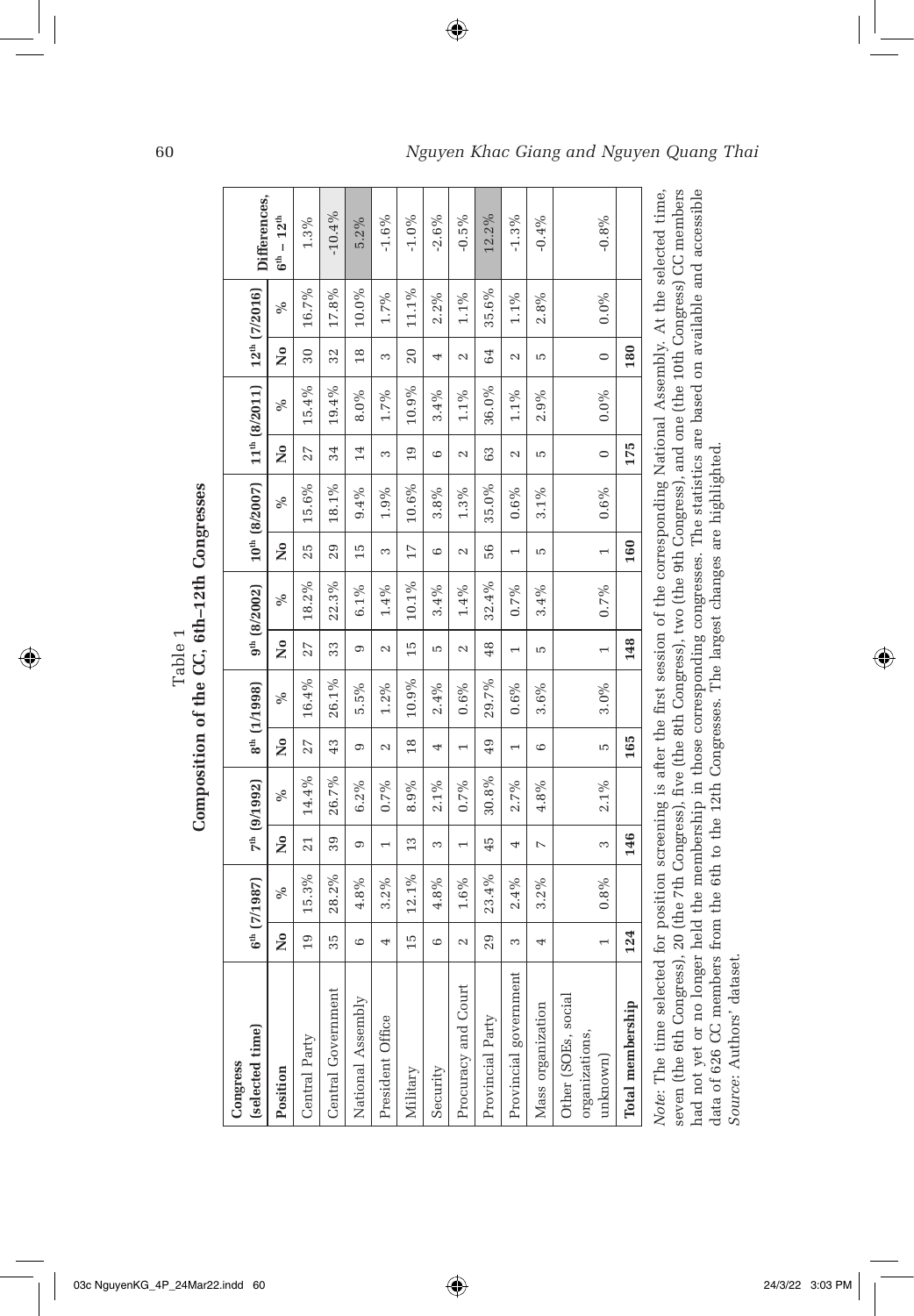

⊕



Figure 1 **The Vietnamese Government's Sources of Revenue, 1976–85 (%)**

*Source*: Vietnam General Statistical Office, *Số Liệu Thống Kê Kinh Tế Tài Chính*, 1955 – 1986 [Statistical Data on Economy and Finance, 1955 – 1986] (Hanoi, Vietnam: Vietnam General Statistical Office, 1988).

the relative power of the provinces vis-à-vis the central authority. The high level of decentralization in Vietnam can also be seen as a legacy of this period.<sup>19</sup>

Second, along with the worsening economic crisis, dissatisfaction towards the centrally planned economy started to emerge. In several provinces, local leaders defied the centre's orders to practise "fence-breaking" policies that rationalized and normalized economic activities.20 Some of the fence-breaking provincial leaders, most notably Vo Van Kiet, would later move to Hanoi and be considered as part of the "reformist" faction.<sup>21</sup> Several key central leadership members, such as Chairman of the State Council Truong Chinh, gradually changed their conservative views and leaned towards the reformists.<sup>22</sup>

Third, the existential crisis in communist Europe also had profound psychological and ideological impacts. As the VCP scrambled to learn lessons to ensure its own survival, it identified the lack of intra-party democracy as one of the key reasons for the collapse of communism in Europe, suggesting it needed to improve and expand "the practice of democracy".23 Having a more diverse and enlarged

⊕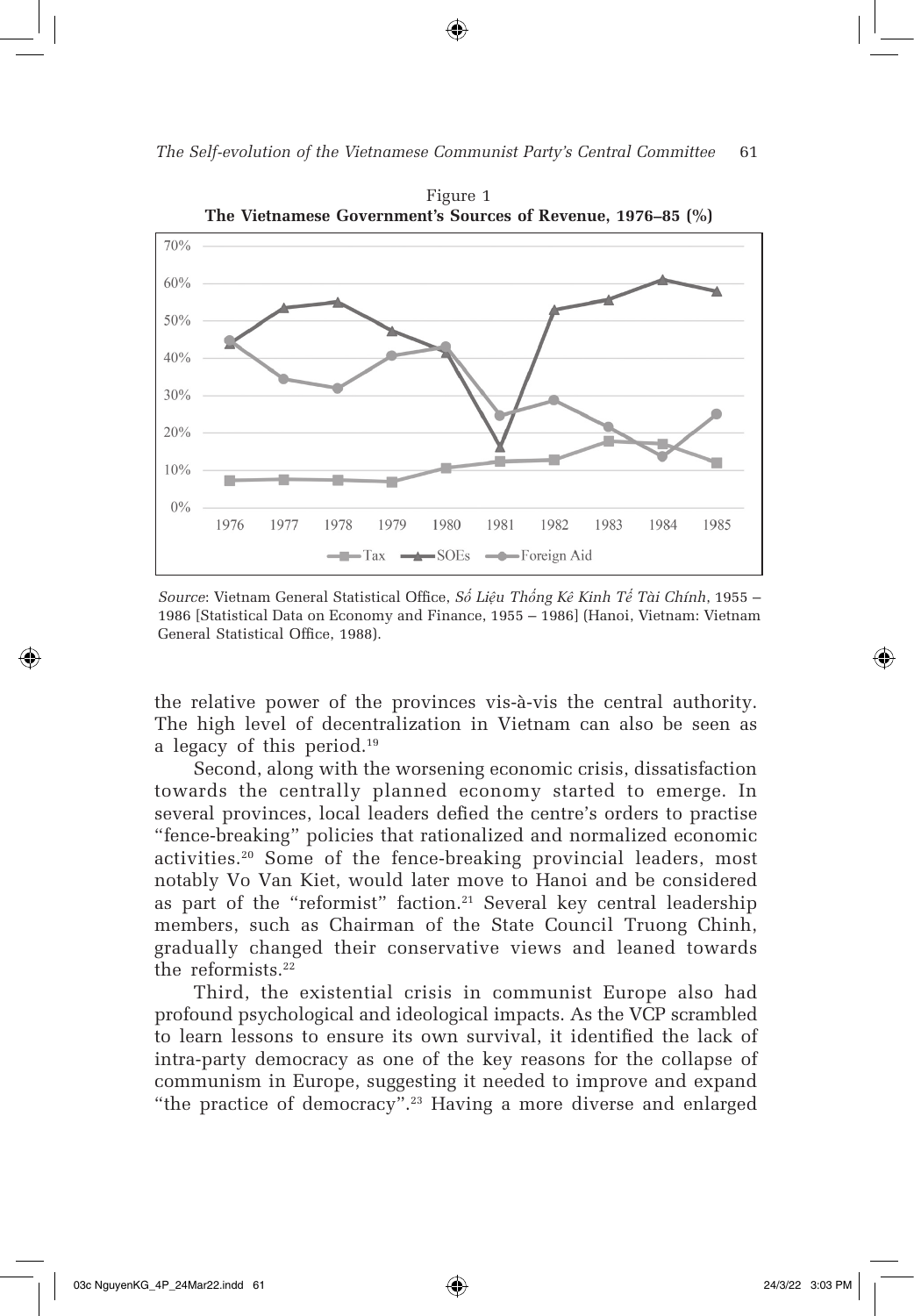CC would help meet this goal. Between the 6th and the 8th Congress (1986–98), CC membership increased by 33 per cent. Along with the provinces, the National Assembly (NA) also benefitted from this ideological shift as its role in the system increased in importance. $24$ Since the 7th Congress in 1991, the NA has gradually consolidated its position and the NA chairmanship eventually became one of the "four pillars" of Vietnam's political power structure. As seen in Table 1, the number of NA representatives in the CC tripled from the 6th to the 12th Congress, with a net increase of 5.2 per cent in vote share.

⊕

### **The Central Committee's Inner Workings: The Primacy of Democratic Centralism**

The changing composition would not matter much if the CC only functioned as a "window-dressing institution" as seen elsewhere in other authoritarian regimes.<sup>25</sup> However, a closer look at the inner workings of the CC shows its rather surprising democratic characteristics.

| <b>CCP Congress</b> | No. of<br><b>Plenums</b> | <b>VCP Congress</b> | No. of<br><b>Plenums</b> |
|---------------------|--------------------------|---------------------|--------------------------|
| 13th (1987-92)      | 9                        | 6th (1986–91)       | 13                       |
| 14th (1992-97)      | 7                        | 7th (1991-96)       | 12                       |
| 15th (1997-2002)    | 7                        | 8th (1996–2001)     | 13                       |
| 16th (2002-7)       | 7                        | 9th $(2001-6)$      | 13                       |
| 17th (2007-12)      | 7                        | 10th (2006-11)      | 15                       |
| 18th (2012-17)      | 7                        | 11th (2011-16)      | 14                       |
| 19th (2017-to date) | 7                        | 12th (2016–21)      | 15                       |

Table 2 **Number of Plenums in Congress's Tenure of the CCP and the VCP**

*Source:* Authors' own compilation.

The VCP's Constitution explicitly requires the CC to meet every six months,<sup>26</sup> which provides CC members with more opportunities—at least formally—to deliberate on issues and policies. In reality, the Vietnamese CC meets more often than that (see Table 2). More importantly, after the 7th Congress, the amended Party's Constitution guaranteed CC members the right to preserve their opinions if

↔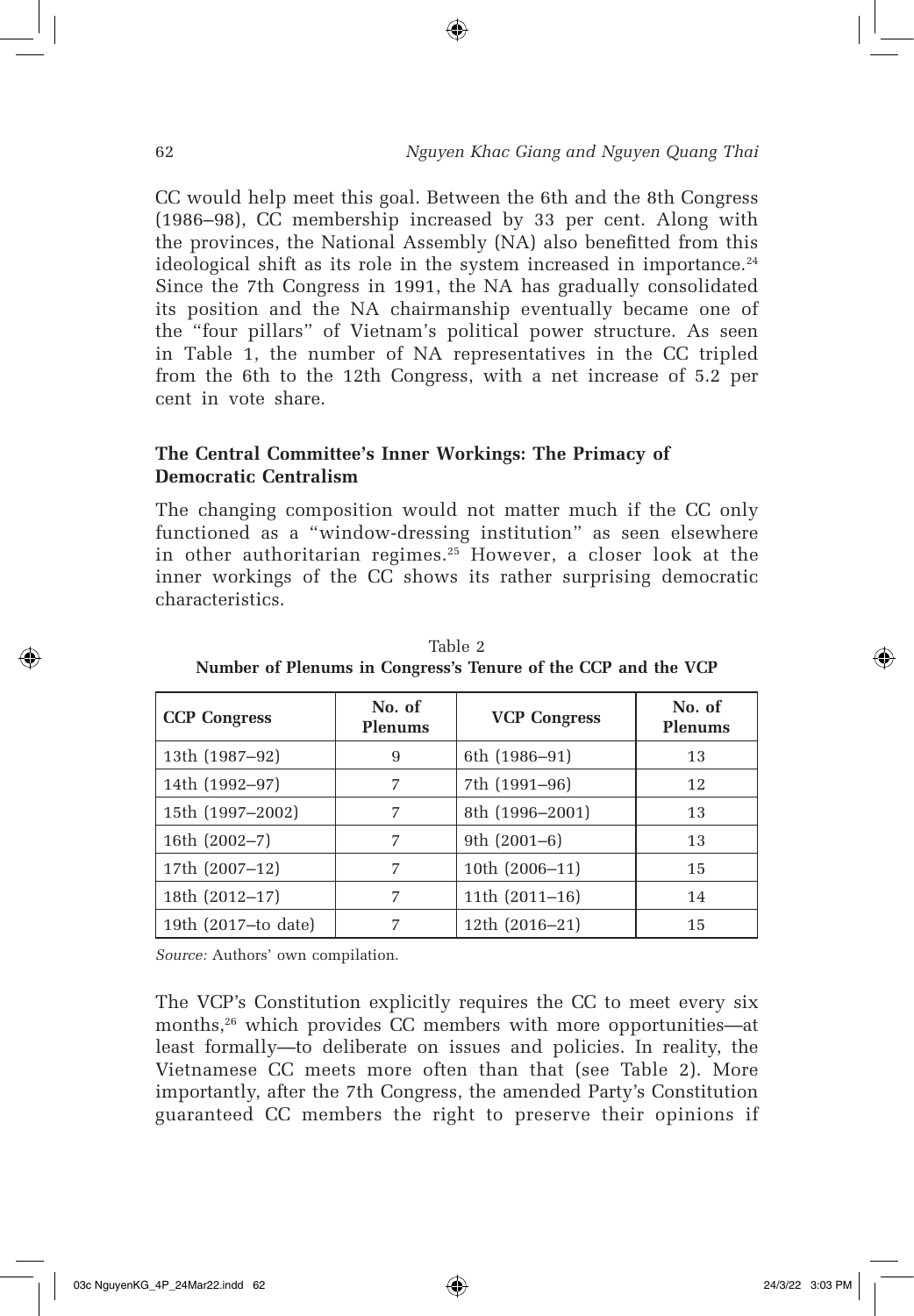#### *The Self-evolution of the Vietnamese Communist Party's Central Committee* 63

they were different from those of the Party's organizations.<sup>27</sup> This had a profound impact on intra-party democracy in the VCP and perhaps explains why CC members had the courage to criticize and veto decisions made by top leaders and the Politburo on several occasions.28 In the mid-term National Party Congress in 1994, for example, 644 delegates were surveyed on 10 major policies which could only be passed if they received more than 50 per cent of the votes.29 The practice of frequent voting on policy issues continued to be applied in later congresses. The working guidelines of the CC, issued after each congress, upholds the democratic centralism principle that requires votes and opinions in all important matters (see Figure 2).30

The relative level of intra-party democracy allows the CC to operate as a de facto parliament, where major policies are deliberated and decided. The CC plenums, for example, typically take place ahead of NA sessions where most CC members are delegates or have a strong influence over delegations from their constituencies. Consequently, CC members must "embrace" (*quán triệt*) the CC's decisions and carry out "ideological work" (*công tác tư tưởng*) to explain these decisions to the NA delegates. In 2008, when the NA did not approve the administrative expansion of Hanoi, central leaders were able to change their position by reminding delegates about the need to "embrace" the Party's decisions.<sup>31</sup>



Figure 2 **Democratic Centralism in the VCP**

*Note*: Arrows indicate the direction of reporting responsibility. *Source*: Authors' design.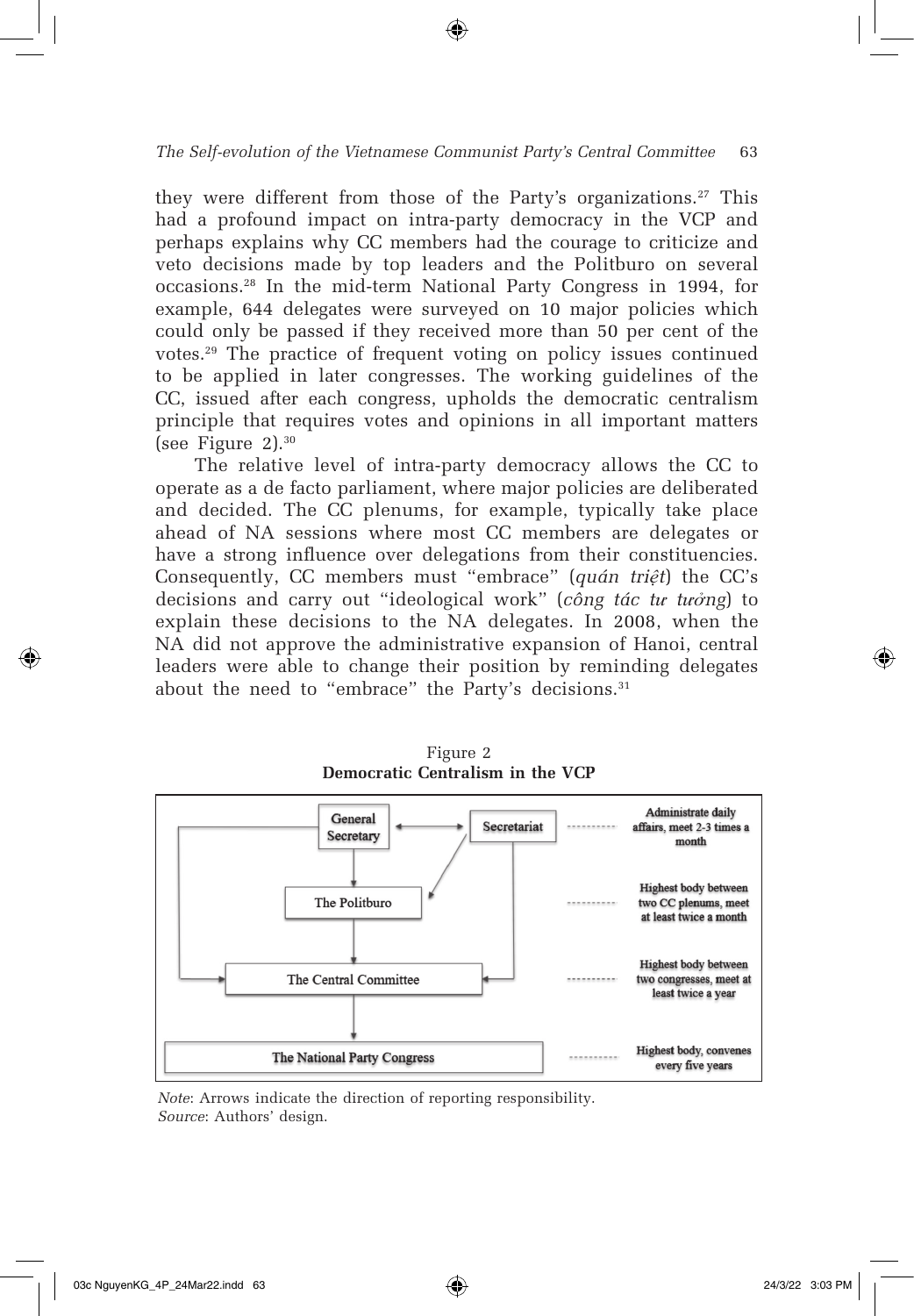Another significant aspect of the CC's democratic centralism principle is the role of its central commissions, which administer the Party's daily affairs under the umbrella of the Secretariat (see Figure 2). If the CC is a shadow parliament, central commissions work as shadow super-ministries, imposing the Party's will in almost all aspects of social, economic and political life. Party commissions were relatively weak during Prime Minister Nguyen Tan Dung's tenure  $(2006-16)$ ,<sup>32</sup> but grew in importance after the 12th Congress (2016). These powerful institutions, particularly the Central Inspection Commission and the Central Organization Commission, have played an instrumental role in General Secretary Nguyen Phu Trong's consolidation of power.

⊕

#### **The Standardization of Elite Promotion**

There has been a remarkable standardization process for electing CC members since *Đ*ổ*i m*ớ*i*. In earlier congresses during the 1990s, when membership of the CC was more limited, there were a few surprising appointments. Vu Dinh Cu, a well-known physicist, was promoted to the CC in 1991 just six years after he became a party member. Professor Cu then served as Chairman of the NA Committee on Science, Technology and Environment, and later as the NA's vice chairman,<sup>33</sup> which might imply that his promotion fulfilled the technocratic needs of the party. The case of Dao Dinh Binh, who was selected by the CC to be the minister of transport for the term 1996–2001, was more intriguing. He was promoted to the CC at the 8th Congress after only serving as the director-general of an inter-regional subsidiary of the state-owned Vietnam Railways. This role was at least two ranks below a CC position. The NA refused to accept the CC's endorsement of his nomination for the ministerial position,<sup>34</sup> which might indicate the NA's disapproval of Binh's rapid rise as a CC member.<sup>35</sup> Ultimately, Binh was only allowed to serve as the vice minister of transport from 1996 to 2001.36

 In later congresses, such so-called "helicopter promotions" were much rarer, as certain qualifications, such as educational background and leadership experience, have been explicitly required. Under the leadership of Nguyen Phu Trong, the standardization of elite promotion intensified, $3^7$  first with Decision 244 in 2014, then with Regulation 90 in 201738 and Regulation 214 in 2020.39 One clear marker of standardization is the sharp increase in CC members with post-graduate degrees (see Figure 3). While 25 per cent of the CC

↔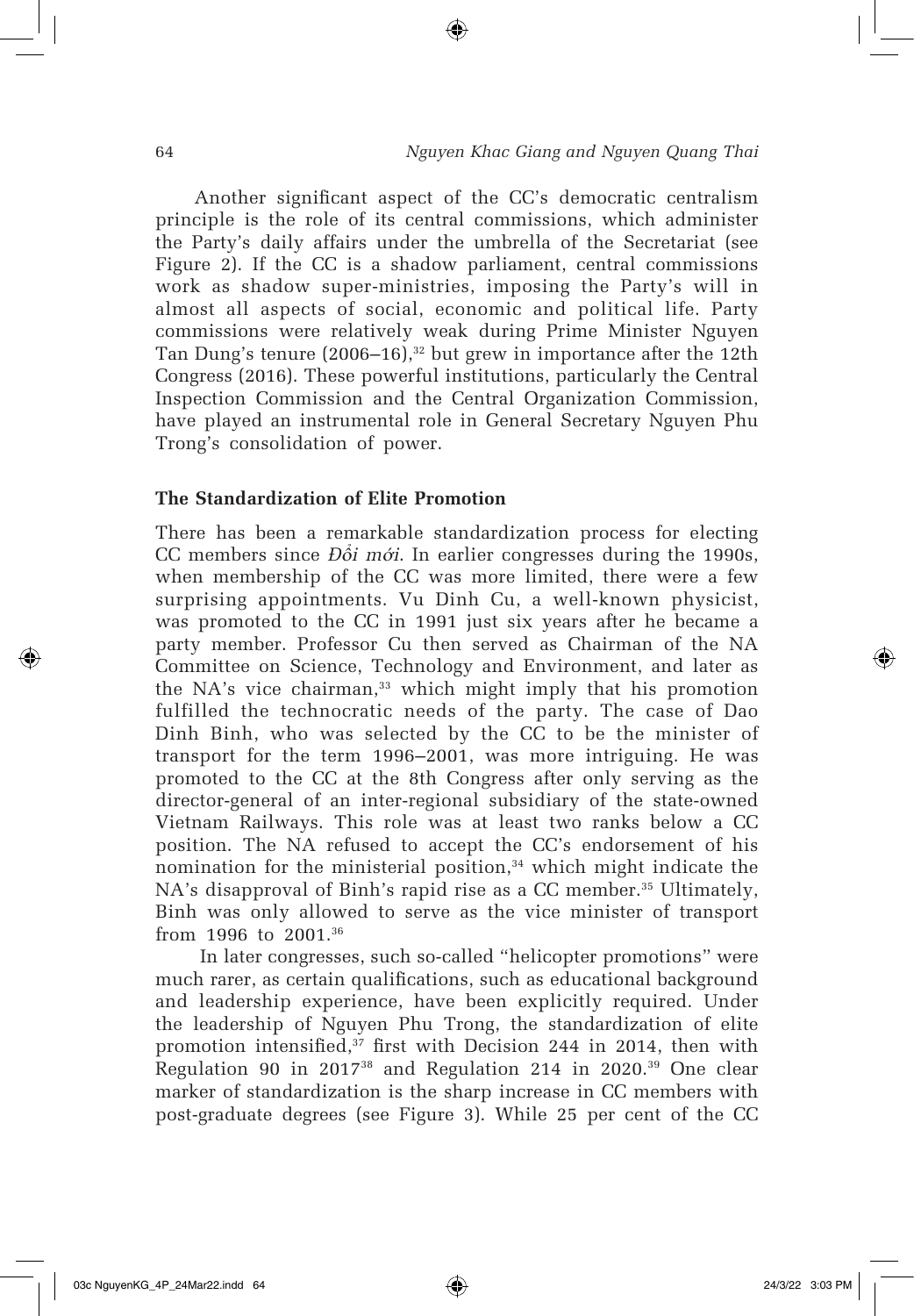⊕



Figure 3 **Selected Demographic and Experience Characteristics of the CC, 6th–12th Congresses (%)**

membership in 1986 never graduated from high school,<sup>40</sup> and only 9 per cent had a postgraduate degree, all of them had at least a university degree and the majority had a postgraduate degree (128 out of 180) in 2016.

Another important area of standardization is the age requirement. There has been much discussion about age limits (55 as the threshold for first-term members,  $60$  as the general rule);<sup>41</sup> however, a standardized age distribution among CC members is also worth noting. Currently, the VCP applies a three-layer age formation system which requires a Party executive committee (*c*ấ*p* ủ*y*) to consist of three age groups: "senior" members (who can stay one full term before reaching the retirement age); "middle" members (who can stay at least two terms); and "junior/young" members.<sup>42</sup> This age formation system plays a pivotal role in stabilizing the CC structure and helps prevent leaders from overstaying their positions.

The formation was discussed in plenums leading to the 4th Congress in 1982 as the old age and health issues of CC members had become a major concern in the early 1980s.<sup>43</sup> Many CC members,

⊕

*Note*: The statistics is based on available and accessible data of 626 CC members. *Source*: Authors' dataset.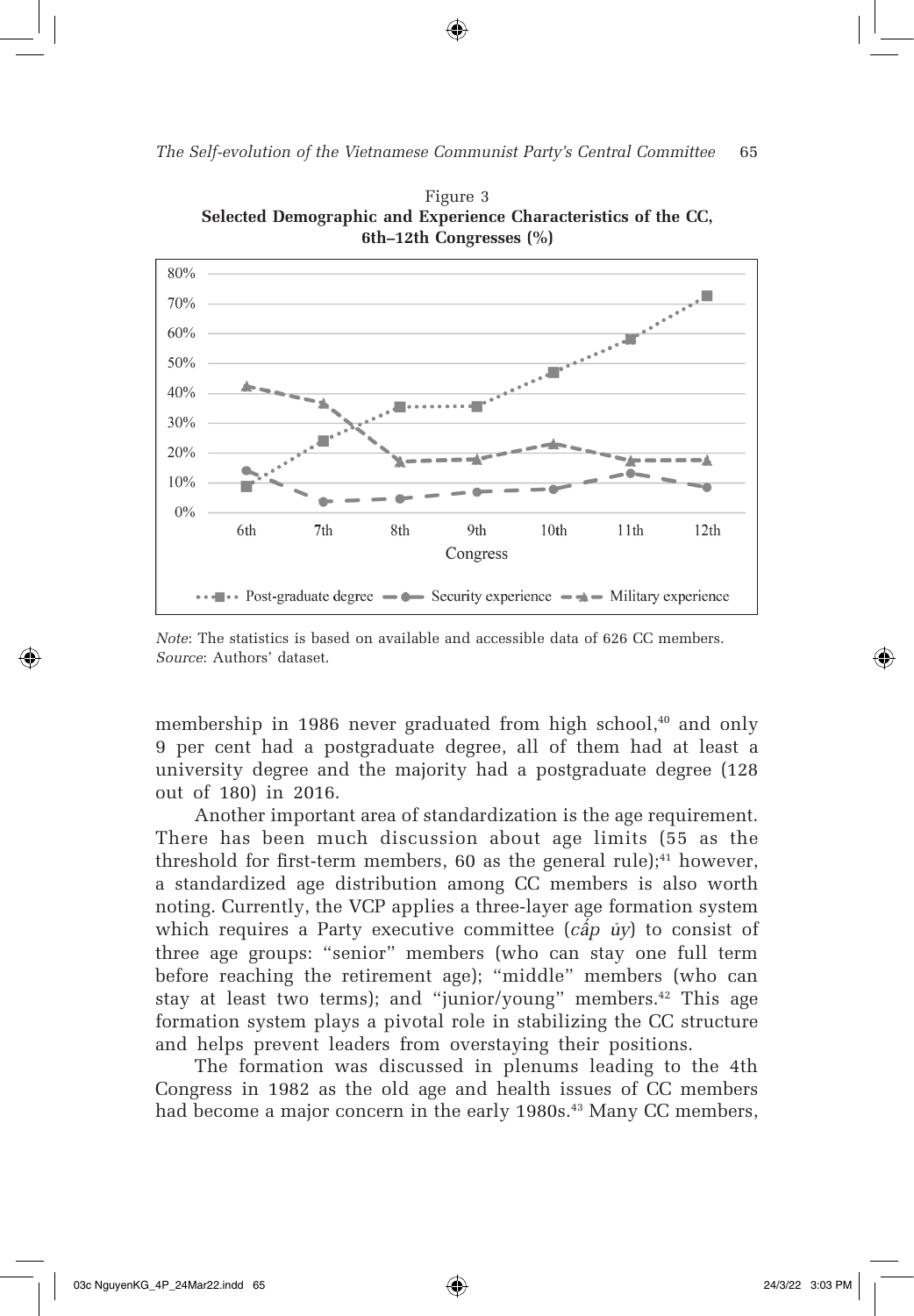some of whom were key leaders such as Prime Minister Pham Hung, died in office.<sup>44</sup> However, it was not until after the 6th Congress in 1986 that the CC was able to experiment with this policy at lower administrative levels.45 By issuing Resolution 05-NQ/TW in 1988, the CC formally required all party organizations' executive committees (including the CC itself) to guarantee the three-layer age formation; elections had to ensure that one-third of the committees were made up of new members.46 In addition, at the 6th Plenum in 1989, the CC for the first time mentioned the need to impose age limits on senior positions in the party, state and mass organizations.<sup>47</sup> From the 7th Congress in 1991, the three-layer age formation was formally established.48 As a result, there has been a substantial decrease in the ages of CC members. Candidates for CC promotion also tend to be newer party members. The average age of full CC members (see Figure 4) decreased from 58.4 at the 6th Congress (1986) to

⊕



Figure 4 **Full CC Members' Ages, 6th and 12th Congresses Compared**

*Note*: The numbers in this figure do not include three CC members at the 6th Congress as the information is unavailable. *Source*: Authors' dataset.

⊕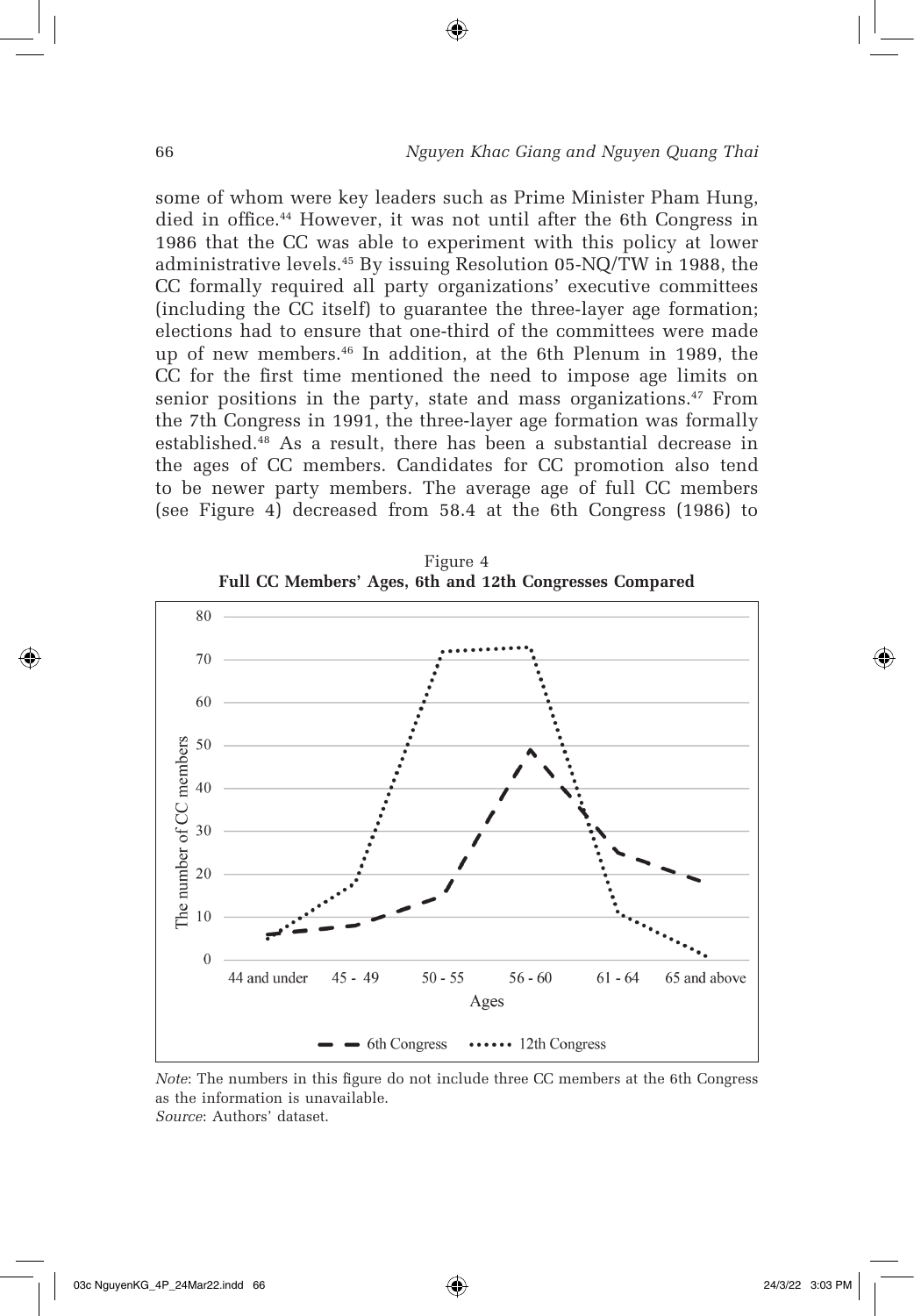54.8 at the 12th Congress (2016), while the average years of party membership for newly elected CC members declined from 33.7 to 26.2 during the same period (see Figure 5).

The standardization of elite promotion came together with the compartmentalization of membership, which was aimed at reducing the over-representation of several groups in the early days of *Đ*ổ*i m*ớ*i.*49 Sectors are allocated a specific number of seats in the CC, depending on their relative importance in the Party. For example, a ministerial-level agency is allocated one seat, while the Ministry of Public Security and the Ministry of Defence are normally allocated around six or seven positions each.<sup>50</sup> This informal norm prevents powerful factions from dominating the CC. As a result, the proportion of CC members with security and defence backgrounds has sharply decreased from more than 50 per cent in 1986 to approximately 25 per cent in 2016 (see Figure 3). $51$  In addition, the CC structure is also stabilized by a relatively constant re-election rate at around 50 per cent (see Figure 6).



*Note*: The numbers of newly elected CC members at the 6th and 12th congresses were 65 and 98, respectively. The numbers in this figure do not include four CC members at the 6th Congress and two CC members at the 12th Congress as the information is unavailable. *Source*: Authors' dataset.

⊕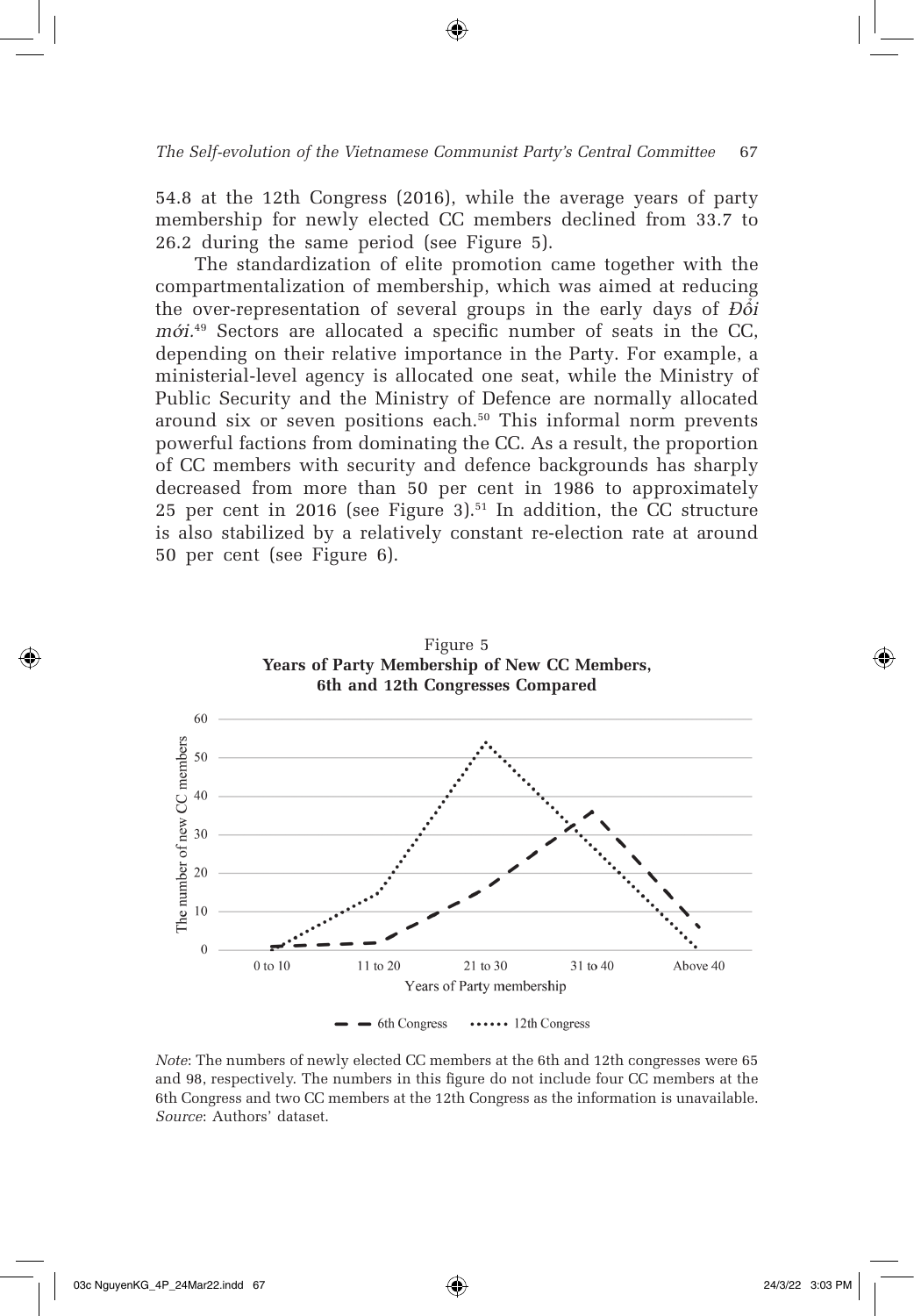

⊕

Note: The full, re-elected or newly elected CC memberships include those elected at the congresses as well as CC meetings. The *Note:* The full, re-elected or newly elected CC memberships include those elected at the congresses as well as CC meetings. The<br>number of alternate members is counted at the beginning of each congress's tenure.<br>Source: Au number of alternate members is counted at the beginning of each congress's tenure. Source: Authors' dataset.

68 *Nguyen Khac Giang and Nguyen Quang Thai*

Figure 6

 $\bigoplus$ 

 $\bigoplus$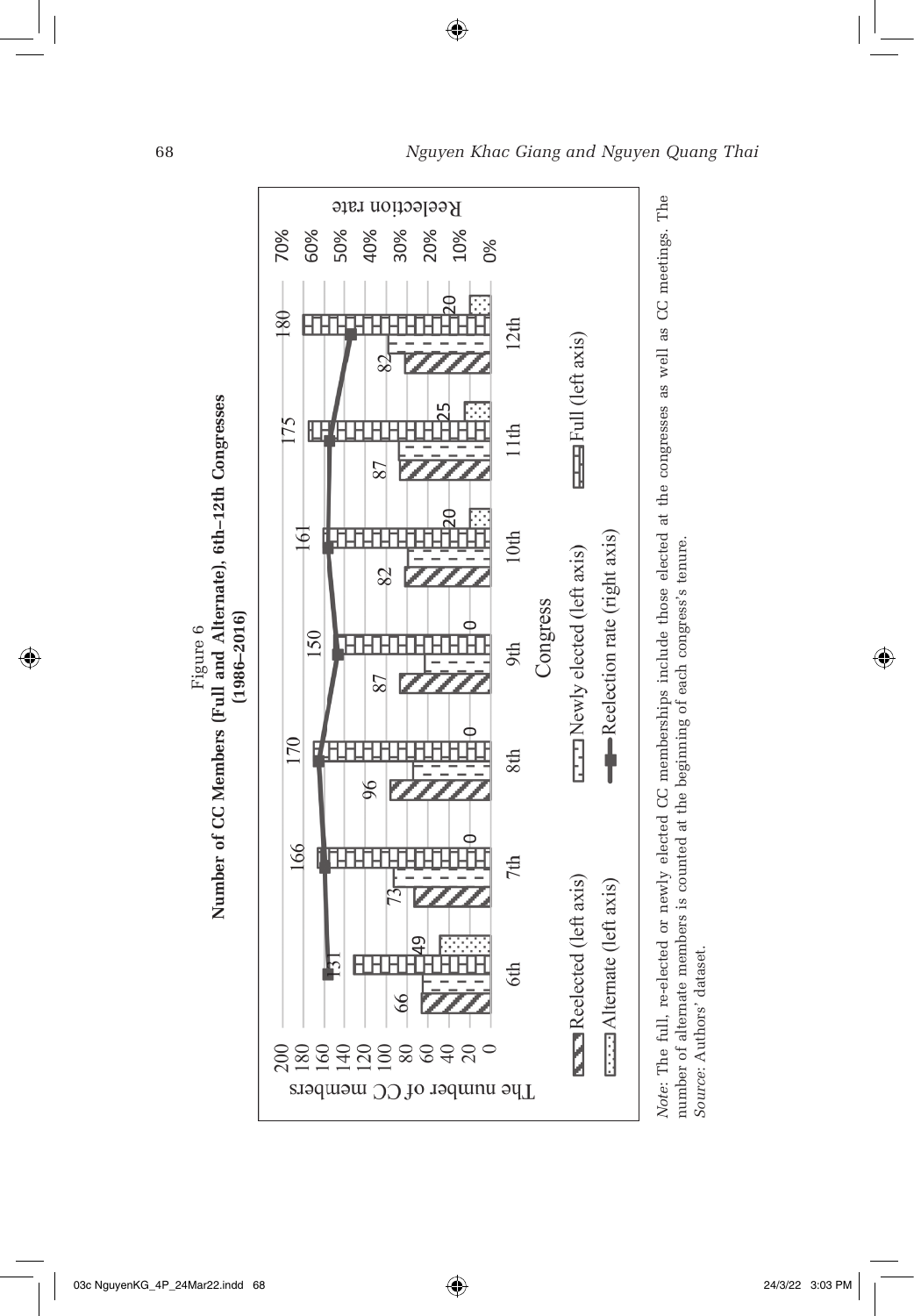In addition to standardizing the criteria for candidacy, the selection process has also become highly institutionalized. In theory, according to the Party's Constitution, the Party's national congress is the only institution that has the authority to select CC members. However, before 1986, central leaders were able to intervene and there were instances where an influx of cadres were promoted to the CC during plenums between congresses.<sup>52</sup> Since 1986, however, this rule has been strictly adhered to. When facing the need to increase CC membership in the early 1990s, the VCP had to convene a midterm congress in 1994 instead of a plenum. Central leaders can no longer decide personnel issues arbitrarily<sup>53</sup> and must go through a complex process that involves engagement with lower-level party organizations.54 One notable example was the failure of Minister of Health Nguyen Thi Kim Tien to get re-elected at the 12th Congress (2016), despite being officially nominated by the CC. Furthermore, the fact that the CC must organize plenary sessions towards the end of its tenure to deliberate on personnel issues indicates that central leaders cannot always force their will on CC members (see Table 2 for a comparison with the CCP).

The increasingly institutionalized elite promotion process in the CC has made alternate membership irrelevant. While there were 49 alternate members elected at the 6th Congress in 1986, the VCP decided to eliminate these positions altogether for the next three congresses. After 2001, the VCP brought back this practice but allocated only around 20 seats (see Figure 6). The chance for alternate members to be promoted to full membership is quite high,<sup>55</sup> indicating that these positions are considered as the apprenticeship for future leaders rather than a competition ground for promotion as in the case of China.56 As the CC has the authority to decide on full membership promotions, decreasing the number of alternate members significantly reduces the power of central elites over personnel matters.

The above analysis does not imply that the CC is an impartial political institution. There are cases where family backgrounds (the "princelings") can significantly affect the prospects for promotion to the CC (see Table 3). These princelings often have fewer years of party membership than other newly elected members. Given that the new generation of princelings have much better opportunities for education and careers, we expect that more princelings will be appointed to the CC in the coming congresses.

In addition, although the overall political system strives to maintain balance among geographical regions, birthplace might

⊕

⇔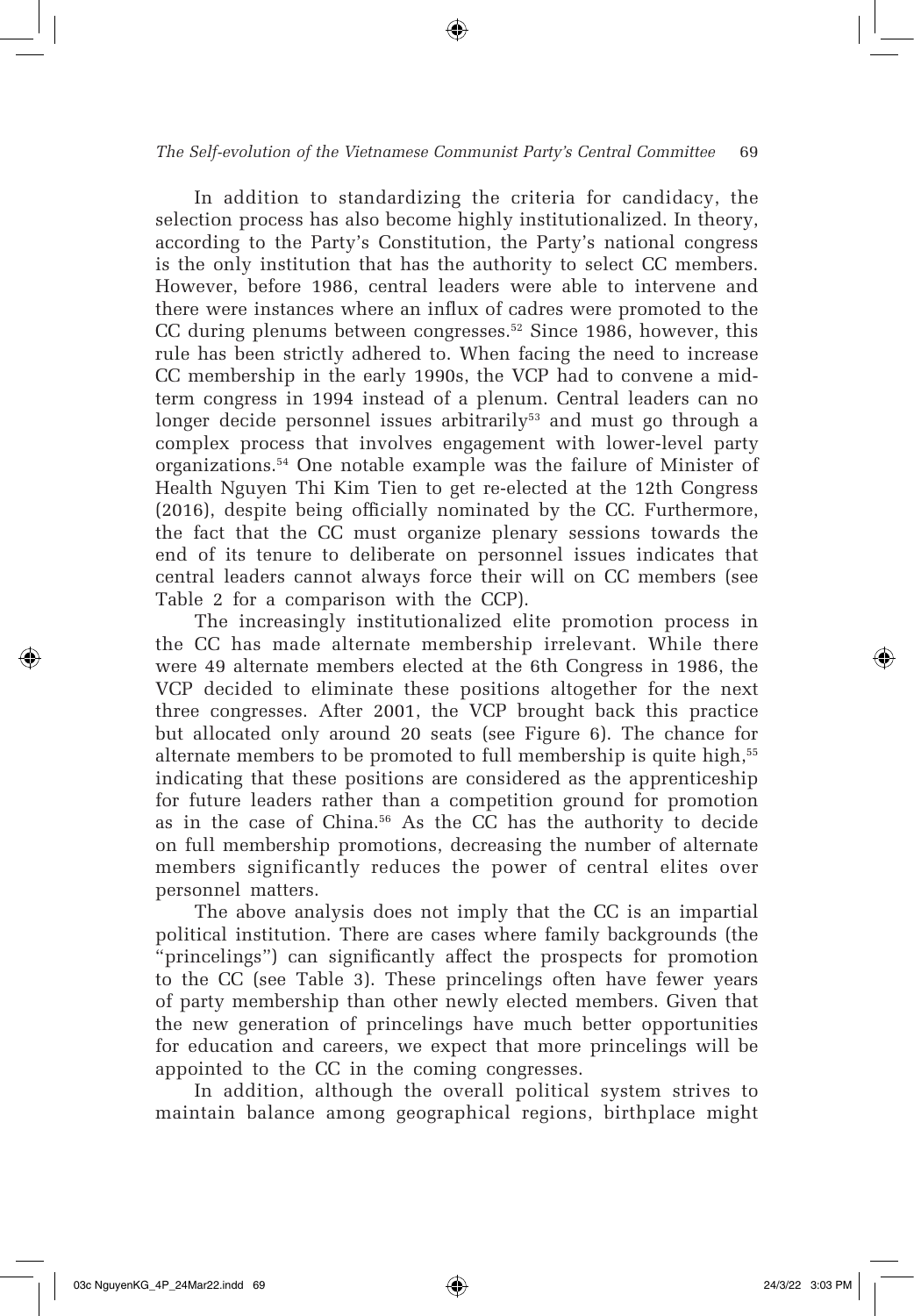|                          |                     | ETTRETTE ET DIE DEE GOTTE STELLEN EN DE |                      |                      |              |                      |
|--------------------------|---------------------|-----------------------------------------|----------------------|----------------------|--------------|----------------------|
|                          |                     | Years of Party<br>membership            |                      | Age when   End of CC |              |                      |
|                          | No.   Name          | when elected                            | elected              | membership           | Relationship | Patrons              |
|                          |                     |                                         | 12th Congress (2016) |                      |              |                      |
| $\overline{ }$           | Tran Tuan Anh       | 20                                      | 52                   | Incumbent            | Son          | Tran Duc Luong       |
| $\sim$                   | Nguyen Xuan Anh     | 12                                      | $\overline{0}$       | 2017                 | Son          | Nguyen Van Chi       |
| 3                        | Nguyen Thanh Nghi   | 17                                      | 40                   | Incumbent            | Son          | Nguyen Tan Dung      |
| 4                        | Le Minh Hung        | 16                                      | 46                   | Incumbent            | Son          | Le Minh Huong        |
| Ю                        | Tran Quoc To        | 29                                      | 54                   | Incumbent            | Brother      | Tran Dai Quang       |
|                          |                     |                                         | 11th Congress (2011) |                      |              |                      |
| $\overline{\phantom{0}}$ | Tran Binh Minh      | $\overline{0}$                          | 53                   | 2021                 | Son          | Tran Lam             |
| 2                        | Nong Quoc Tuan      | 19                                      | 48                   | 2016                 | Son          | Nong Duc Manh        |
| $\infty$                 | Nguyen Chi Vinh     | 28                                      | 54                   | 2021                 | Son          | Nguyen Chi Thanh     |
| 4                        | Truong Quang Nghia  | 28                                      | 53                   | 2021                 | Brother      | Truong Quang<br>Duoc |
| Ю                        | Nguyen Thi Kim Tien | 16                                      | 52                   | 2016                 | Nephew       | Ha Huy Tap           |
|                          |                     |                                         | 10th Congress (2006) |                      |              |                      |
| $\overline{\phantom{0}}$ | Pham Binh Minh      | 25                                      | $50\,$               | Incumbent            | Son          | Nguyen Co Thach      |

 $\bigoplus$ 

Table 3<br>Princelines Promoted to the CC. 10th–12th Congresses Table 3 **Princelings Promoted to the CC, 10th–12th Congresses**

 $\bigoplus$ 

03c NguyenKG\_4P\_24Mar22.indd 70 24/3/22 3:03 PM

*Source*: Authors' dataset.

Source: Authors' dataset.

 $\bigoplus$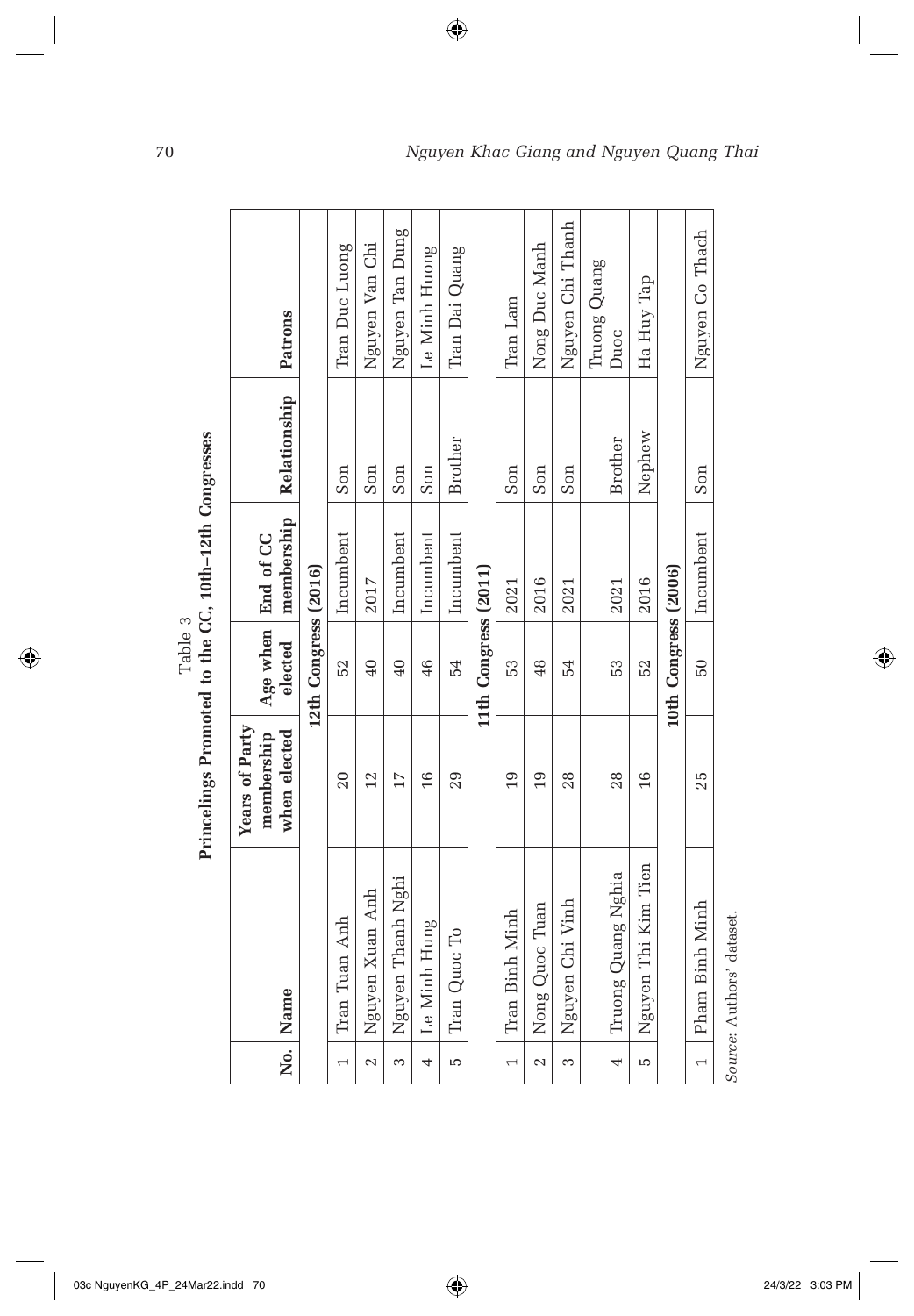influence promotion prospects. Our data shows that members with Northern origins always occupied a majority in the CC—albeit at a small margin—since 1986 (see Table 4).

CC members tend to be concentrated in the Red River Delta and Northern Central region, which are known as the cradle of the Vietnamese revolution (see Figure 7). Northern leaders also dominate key positions.57 A well-known activist, resenting this situation, commented—in reference to the popular television series *Game of Thrones*—that "the North rules, but the South remembers".<sup>58</sup>

| <b>Congress</b>    | 6th      | 7th      | 8th      | 9th   | 10th  | 11 <sup>th</sup> | 12 <sub>th</sub> | <b>Total</b> |
|--------------------|----------|----------|----------|-------|-------|------------------|------------------|--------------|
| <b>North</b>       | 80       | 102      | 103      | 92    | 94    | 105              | 109              | 375          |
| South              | 49       | 62       | 66       | 58    | 67    | 70               | 71               | 246          |
| Unknown data       | 2        | 2        |          |       |       |                  |                  | 5            |
| Total membership   | 131      | 166      | 170      | 150   | 161   | 175              | 180              | 626          |
| North's proportion | $61.1\%$ | $61.4\%$ | $60.6\%$ | 61.3% | 58.4% | 60.0%            | 60.6%            | 59.9%        |

Table 4 **Geographical Allocation of the Full CC membership, 6th–12th Congresses**

*Note*: The North includes all provinces north of the 17th Parallel, the old border between the North and the South during the Vietnam War. Quang Tri—the border province—is considered as Northern. The full CC members include those elected at congresses as well as CC meetings.

*Source*: Authors' dataset.

↔

#### **Factions and Power Balance in the CC**

This section uses a new biographical dataset to examine characteristics of factionalism in Vietnamese politics. Despite the frequent use of the term, scholars have rarely agreed on what constitutes a "faction" in Vietnam. During the Cold War, scholars debated the divisions between pro-China and pro-Soviet Union camps, or between moderates and hardliners.59 In the early 1990s, *Đ*ổ*i m*ớ*i* also saw the emergence of interest group politics which created the factional line along what Thayer called "sectoral representation".<sup>60</sup> The oscillation of reform policies since the late 1990s brought back the ideological distinction of "reformist/liberal" versus "conservative/ hard-line" factions, $61$  while the emerging regional geopolitics created the new labels of pro-China versus pro-West/pro-America.<sup>62</sup> Some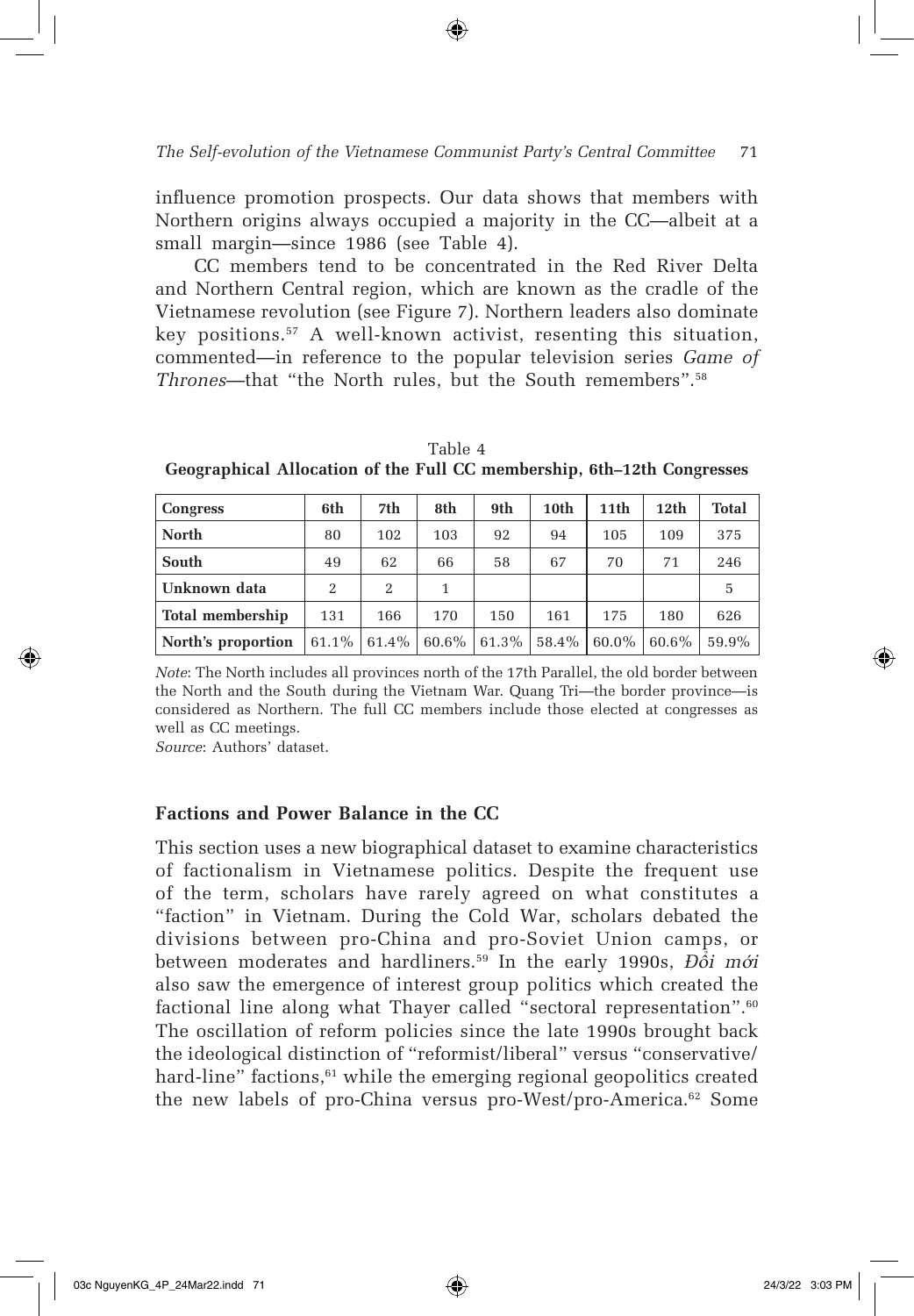

Figure 7 **Distribution of the Total CC Membership by Birth Provinces,** 

*Source*: Authors' dataset.

scholars put more emphasis on patronage-based factionalism,<sup>63</sup> illustrated by the power struggle at the 12th Congress between the then Prime Minister Nguyen Tan Dung and General Secretary Nguyen Phu Trong.64

Most of the above classifications of factions, unfortunately, do not provide clear membership criteria as well as any lists of potential factional members. Considering the new biographical

⊕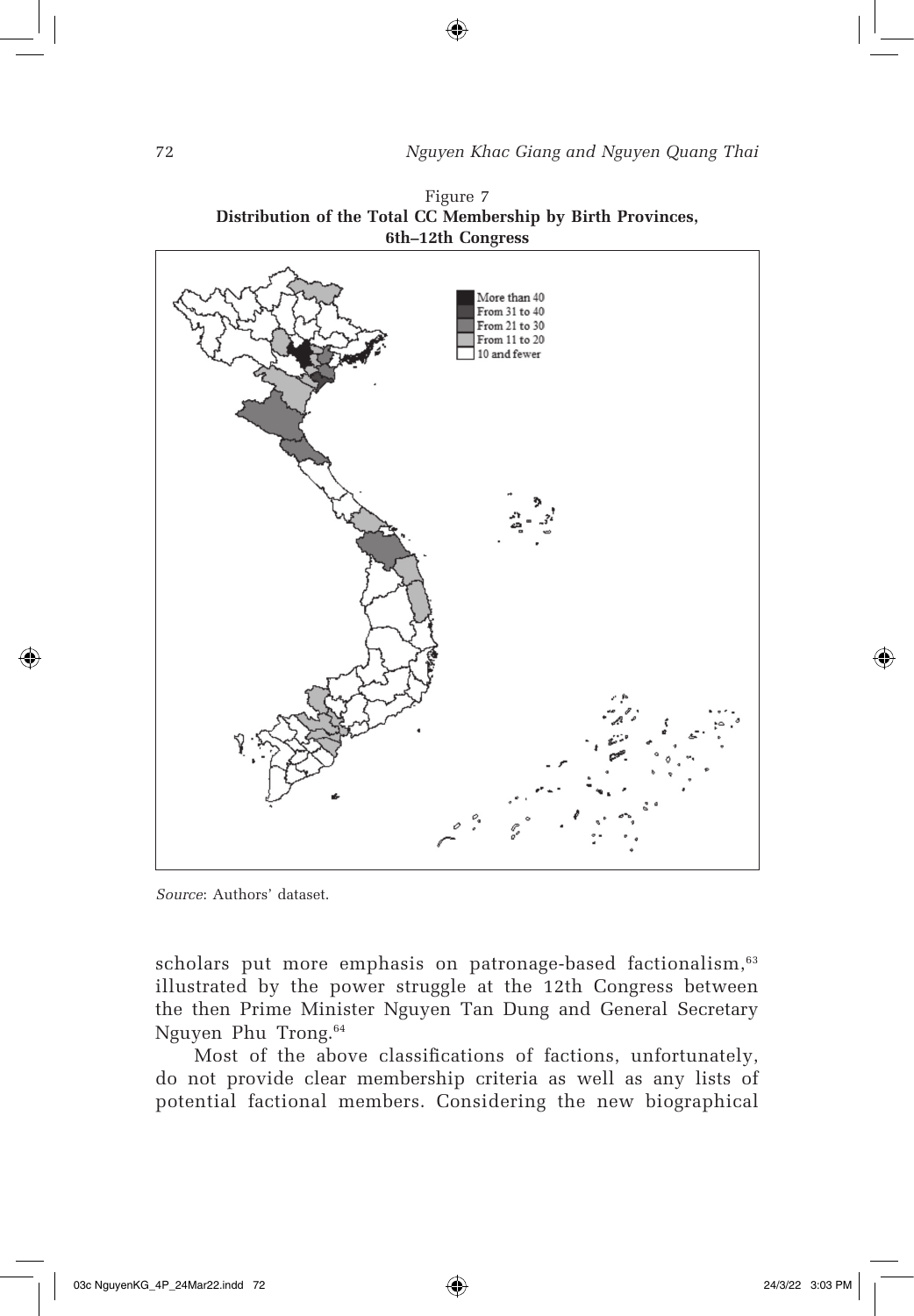#### *The Self-evolution of the Vietnamese Communist Party's Central Committee* 73

dataset, we examine the validity of three main classifications of factionalism in contemporary Vietnam, namely the occupationbased, the patronage-based and the ideology-based (or policy-based). The first two follow the clientelistic approach offered by Andrew Nathan,<sup>65</sup> which emphasizes factional links based on occupations and birthplaces. While occupation-based factions often do not have a factional leader, it is imperative for patronage-based factions to have one. Using the biographical dataset and additional qualitative evidence, we now explore the plausibility of these various factional classifications.

#### *Occupation-based Factionalism*

Occupation-based factionalism mostly refers to the group of CC members that have the same occupational background. The idea of the CC being dominated by different "sectoral" groups was raised in a seminal work by Thayer, in which he argued that CC members represented sectoral or regional constituencies rather than being mere followers of top leaders.<sup>66</sup> Although factional ties can emerge from a wide variety of occupations, we test the link in two professional areas most frequently used in analyses: the Communist Youth Union (CYU) and the security apparatus. Given the lack of more precise information, the criteria for alleged factional ties tested here is less strict: CC members can be considered as belonging to the same faction if they have ever worked in the same sector. $67$ 

It is no coincidence that many Vietnamese leaders, when preparing career paths for their children, place them in the CYU. A notable case is Nguyen Minh Triet,<sup>68</sup> the youngest son of former Prime Minister Nguyen Tan Dung, who rose quickly to become a member of the CYU's central executive committee after just ten years.69 Indeed, our dataset reveals that CC members with youth union experience occupy a large portion of the CC membership (see Table 5).

However, there is not enough qualitative evidence to confirm there is a CYU alliance at any of the Party's congresses. Even at the 8th and the 12th congresses, where there were 27 and 34 CC members with CYU experience respectively, they did not seem to have a close connection. If we use a stricter criterion for an occupation-based faction that requires the presence of a factional leader who holds a post in the "four pillars", there are only four occasions where such leaders can be found (Prime Minister Phan Van Khai at the 8th and 9th, President Nguyen Minh Triet at the

⊕

⇔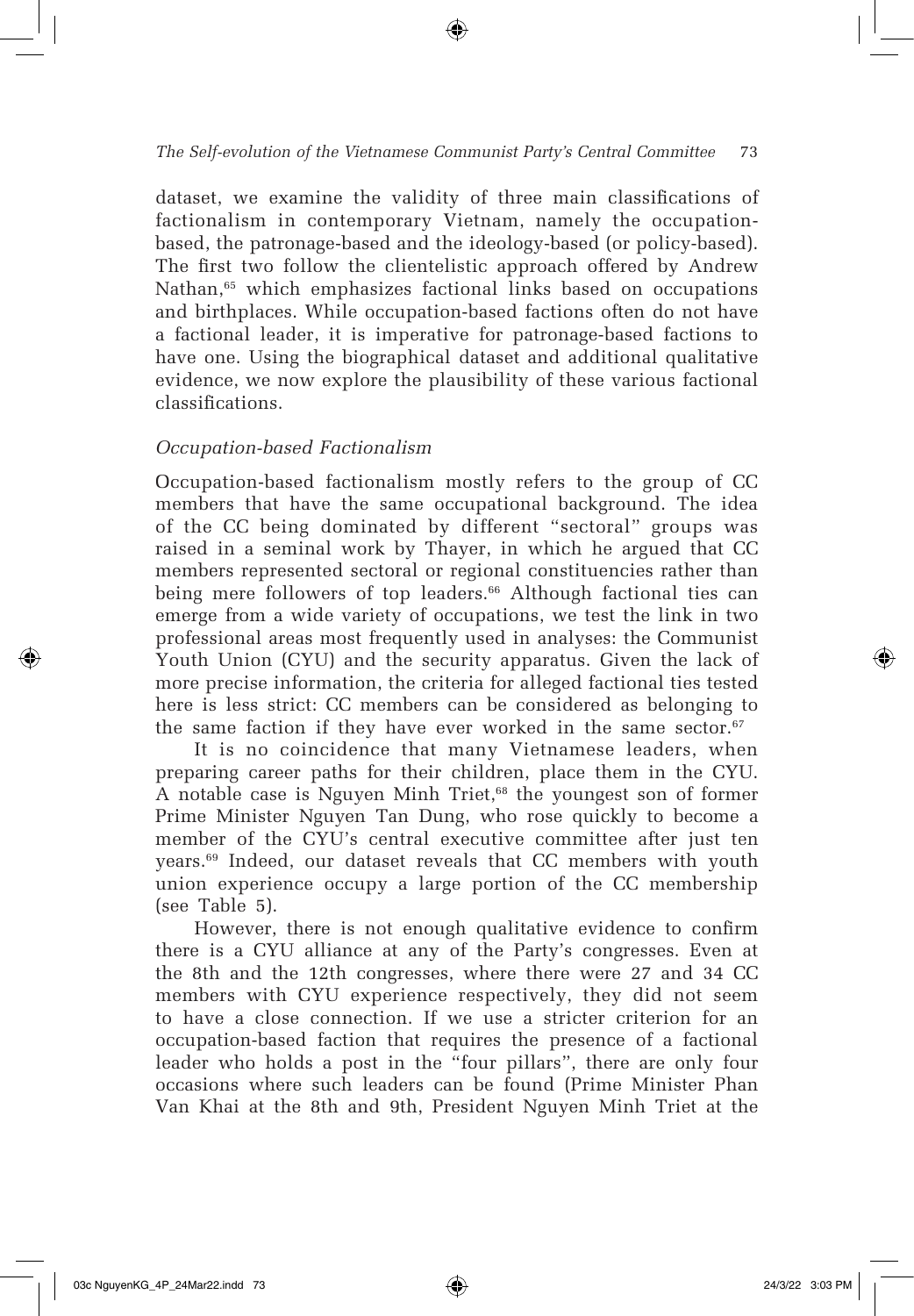| Congress                       | 6th   | 7th   | 8th   | 9th   | 10th  | 11 <sub>th</sub> | 12 <sub>th</sub> |
|--------------------------------|-------|-------|-------|-------|-------|------------------|------------------|
| Members with CYU<br>experience | 15    | 23    | 27    | 21    | 23    | 23               | 34               |
| Total membership               | 131   | 166   | 170   | 150   | 161   | 175              | 180              |
| Percentage                     | 11.5% | 13.9% | 15.9% | 14.0% | 14.3% | 13.1%            | 18.9%            |

Table 5 **CC Members with CYU Experience, 6th–12th Congresses** 

*Source*: Authors' database.

10th and President Truong Tan Sang at the 11th Congress). Prime Minister Khai, however, only served one year in a local CYU early in his career (1950–51), which is hardly indicative of a strong link with other CYU members. The same can be said of President Truong Tan Sang, who never worked at the central CYU. Nguyen Minh Triet is theoretically an ideal factional leader, who had a five-year stint at the central CYU. Yet there were no clear links between him and the other nine CC members who also had central CYU experience at the 10th Congress, when he was elected president. More importantly, all the three "factional leaders" are Southerners, suggesting that their presence in the top four more likely reflects a geographical allocation than an occupational one.

Another possible occupation-based faction centres around CC members who had experience within the security establishment, whether in the military or police forces.<sup>70</sup> This suggestion appears to be more credible, as many former security officials have taken up top posts since 1986: two general secretaries, $71$  three presidents, $72$ and four prime ministers (see Figure 3 for the proportion of CC membership with a security background).<sup>73</sup> However, the idea of a security-based faction has its weaknesses.<sup>74</sup> This grouping ignores the fact that the military and security establishments at times hold different interests.<sup>75</sup> Even within the same security factions, there is evidence of fierce intra-group competition. A recent case involves two police generals, Hanoi's former Chairman Nguyen Duc Chung (12th CC member) and Nguyen Duy Ngoc (13th CC member), who used to work under Chung in Hanoi's Municipal Police Department for at least six years from 2010 to 2015. General Ngoc was later promoted to Vice Minister of Public Security and took charge of an investigation that eventually brought down his former boss.<sup>76</sup> This goes against the notion that factional members must protect each other.

⇔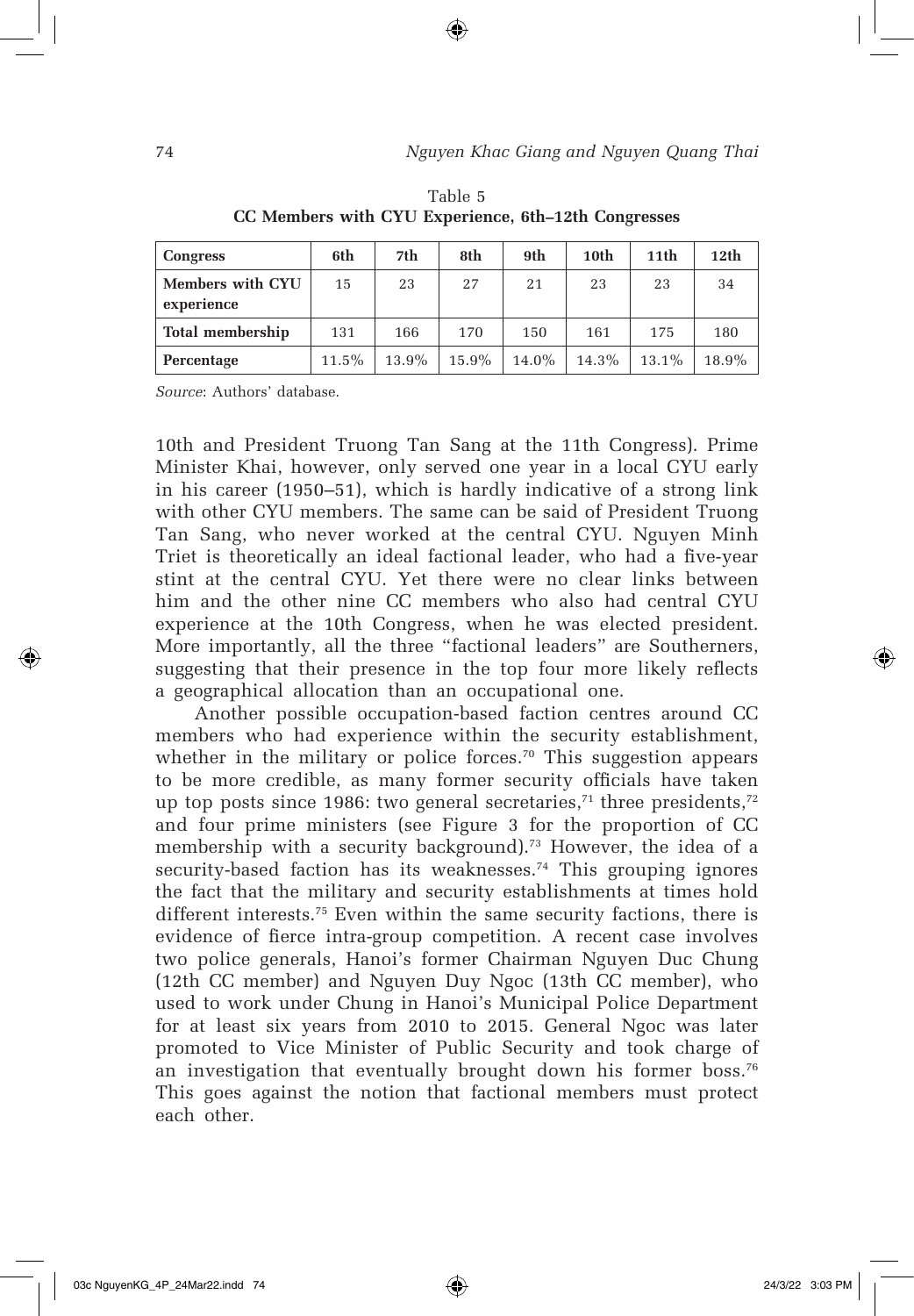#### *Patronage-based Factionalism*

Patronage-based factionalism has overlapping characteristics with occupation-based factionalism, but include other determinants such as geographical origin, family connections or any other forms of reciprocal relationships. The biggest challenge for this conceptualization is to identify the patrons and their clients. In the case of China, general secretaries of the CCP are generally considered patrons.<sup>77</sup> However, Vietnam's more collective system means the general secretary is not always the most powerful man in charge, as shown in the case of Nong Duc Manh (2001–11). Manh was seen as a weak leader and his tenure saw the rise of the powerful Prime Minister Nguyen Tan Dung. Consequently, although the grouping of Vietnamese politicians around specific personalities has been widely discussed since the 2000s, few can name the exact factional leaders and their policy priorities or vested interests in each congress.78

Using our dataset, we examine in detail the most famous patron, Prime Minister Nguyen Tan Dung, and examine his alleged faction based on Shih et al.'s criteria.79 Accordingly, CC members during Dung's leadership are considered part of his faction if they share the same birthplace, educational institutions or work history<sup>80</sup> (see Table 6).

| 10th Congress    | 11th Congress     | <b>Criteria</b>                                                    |
|------------------|-------------------|--------------------------------------------------------------------|
| Vo Thanh Binh    | Nguyen Phuong Nam | Birthplace: Ca Mau                                                 |
| Huynh Dam        | Duong Thanh Binh  | Birthplace: Ca Mau                                                 |
| Le Hong Anh      | Le Hong Anh       | Overlapping work<br>experience in Kien Giang<br>Province (1991–95) |
| Tran Dai Quang   | Tran Dai Quang    | Ministry of Public Security<br>$(MPS)$ (1995-96)                   |
| Nguyen Van Huong |                   | MPS (1995-96)                                                      |
| Truong Hoa Binh  | Truong Hoa Binh   | MPS (1995-96)                                                      |
| Dang Van Hieu    |                   | MPS (1995-96)                                                      |
| Le Duc Thuy      |                   | State Bank of Vietnam<br>$(1998 - 99)$                             |

|  |  | Table 6 |                                                          |
|--|--|---------|----------------------------------------------------------|
|  |  |         | Nguyen Tan Dung's Alleged Factions, 10th-11th Congresses |

*Source*: Authors' dataset.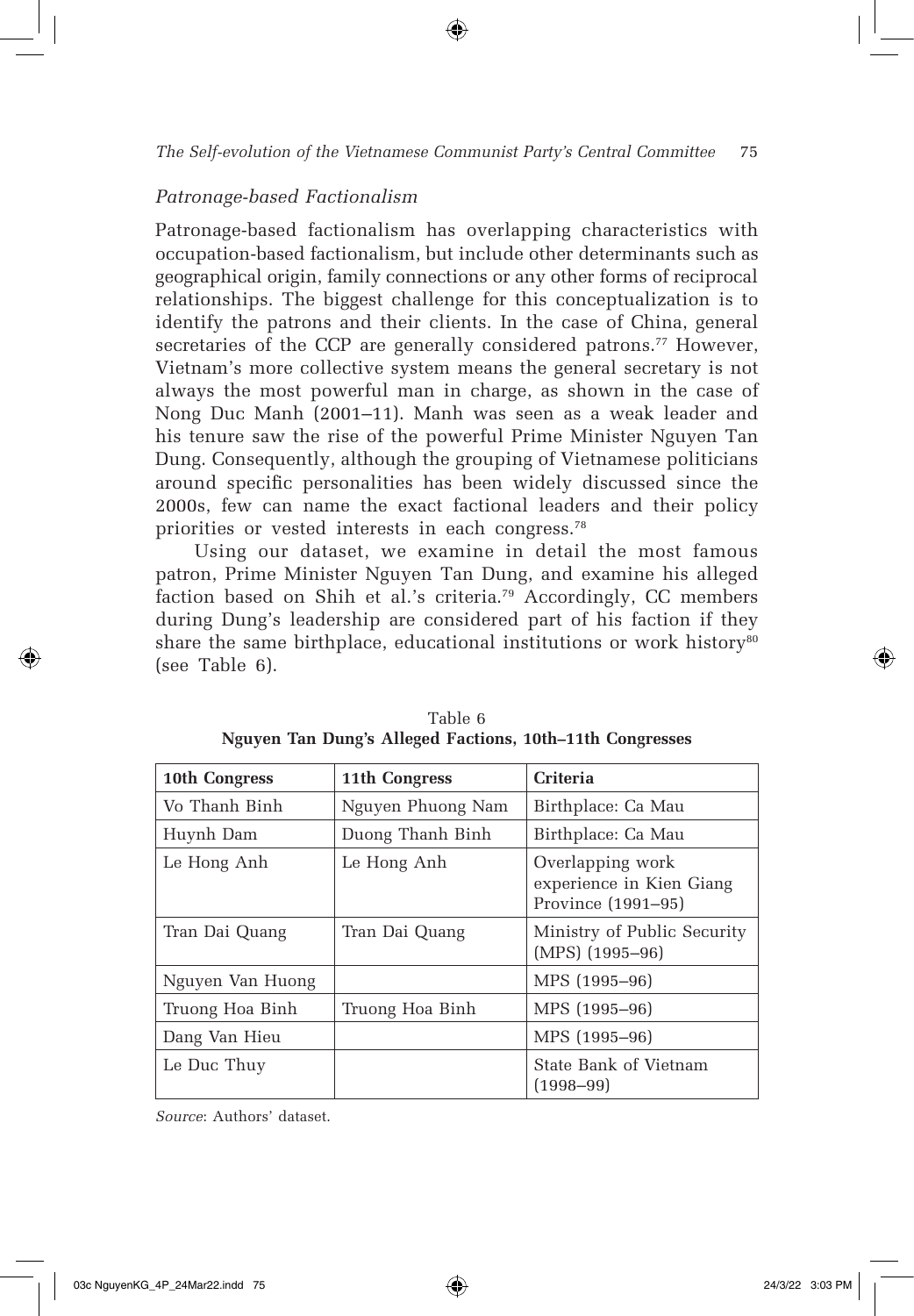#### 76 *Nguyen Khac Giang and Nguyen Quang Thai*

Although some individuals can be seen as close to Dung, such as generals Le Hong Anh and Nguyen Van Huong, other cases are not as convincing. There have been sustained reports by Vietnam observers that former president Tran Dai Quang and Prime Minister Dung belonged to different camps in the events leading up to the 12th Congress.81 The same can be said of former Vice Premier Truong Hoa Binh. Nguyen Phuong Nam, who shared the same birthplace with Dung, was disciplined by the CC in 2015. Yet at the 12th Congress when Dung lost the race against General Secretary Trong, Nam managed to retain his CC seat. This would not have happened if Nam had indeed been a member of Dung's faction.

⊕

#### *Policy-based Factionalism*

The lack of clarity in "background sorting"<sup>82</sup> makes a policy-based classification a tempting option. However, while it is easy to create new factional labels based on policy preferences, providing acceptable justifications remains a huge challenge. Some of the most well regarded reformists among the CC members, including former Prime Minister Nguyen Tan Dung and Politburo member Tran Xuan Bach, had extensive experience in the security establishment.<sup>83</sup> Furthermore, as Gainsborough points out, policy positions can easily be jettisoned to suit circumstances.<sup>84</sup> For example, one of the most accepted assumptions about the CC's characteristics is the autonomy of provincial CC members vis-à-vis the centre.<sup>85</sup> They are also believed to be more supportive of economic growth, and the high percentage of provincial representation in the CC thus represents an advantage for the reformists.<sup>86</sup> However, not many studies provide justifications for this assumption, except Malesky's excellent work in classifying "reformist" and "conservative" provinces based on the level of the state sector's economic contribution.<sup>87</sup> Additionally, a CC member might make a policy decision out of personal interests rather than considerations for his constituencies. Approaching the issue of factionalism from this angle, it might be possible to examine policy debates and case studies to identify different factions. Unfortunately, the secretive nature of the policymaking process in Vietnam makes this approach extremely difficult, if not unfeasible.

One method to identify the policy-based faction is to group CC members with similar characteristics, for example, educational background. Members who do both undergraduate and postgraduate degrees domestically or in other communist countries might have a "conservative" view, while members who study in Western countries

⊕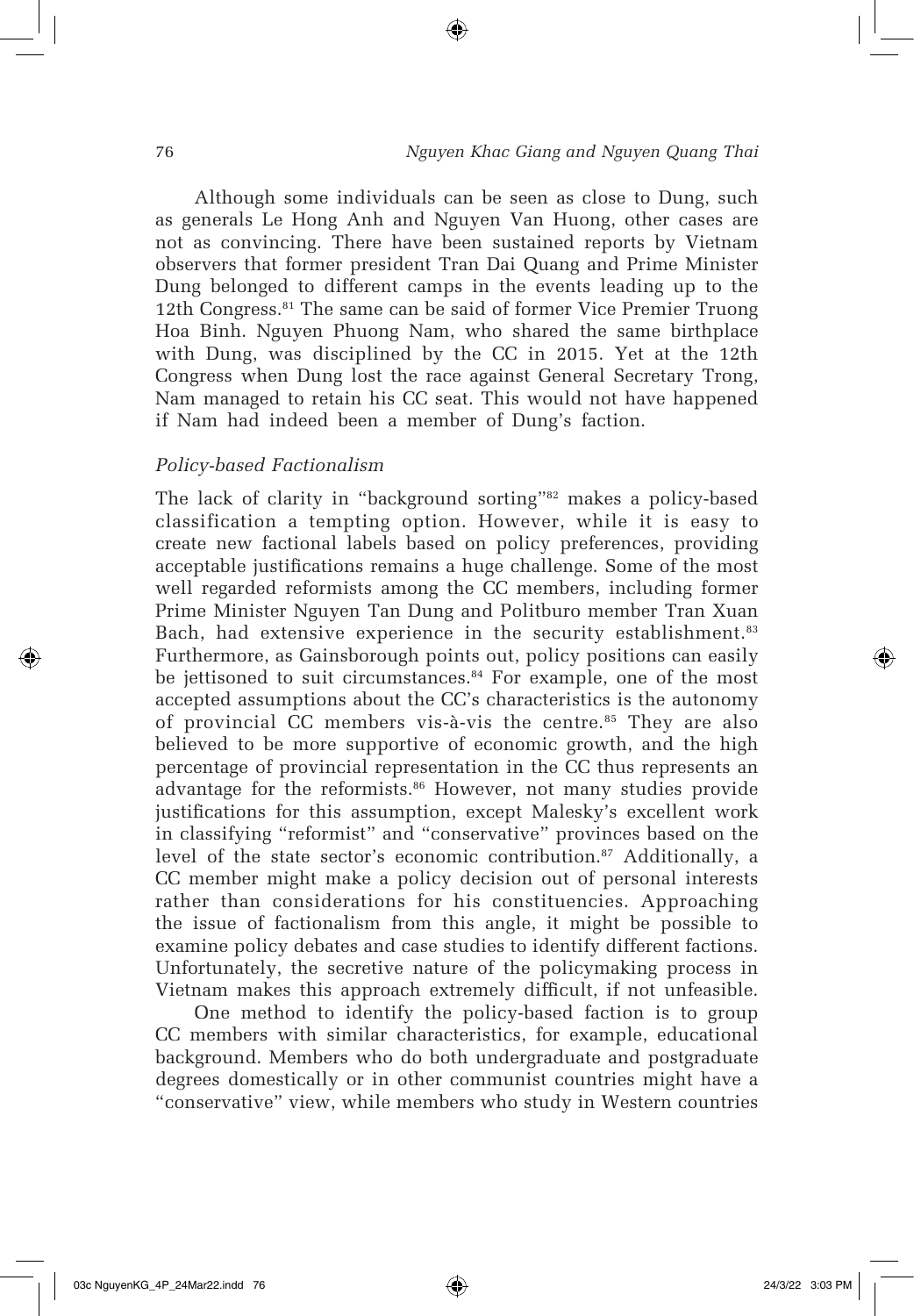#### *The Self-evolution of the Vietnamese Communist Party's Central Committee* 77

⊕

might have a "reformist" view. Based on our dataset, at the 12th Congress, there were 60 members from the "conservative" faction with some notable names such as General Secretary Nguyen Phu Trong, Prime Minister Pham Minh Chinh and Minister of Public Security To Lam—while 12 members have a "Western" educational background with just two Politburo members (then Foreign Minister Pham Binh Minh and HCMC Party Secretary Nguyen Thien Nhan).

This approach faces the same problem with the occupationbased and patronage-based classifications. First, a member of a policy-based faction can change their views, and share characteristics with another group, such as Prime Minister Dung and Tran Xuan Bach mentioned above. Another example is Nguyen Van Linh, who was seen as a strong supporter of *Đ*ổ*i m*ớ*i*, but gradually became conservative when the crisis of communism unfolded in the late 1980s.88 Second, CC members can switch allegiances if they see better prospects elsewhere. With his lifelong career in the Ministry of Public Security (MPS), Pham Minh Chinh was seen as a close ally of PM Dung.89 However, before the 12th Congress in 2016, Chinh switched his loyalty to General Secretary Trong, a decision that brought him a Politburo seat at that congress and the prime ministerial position five years later. Third, there is the phenomenon of "inter-factionalism" where CC members of supposedly different camps have intertwined interests. For example, the MPS and the Ministry of Finance (MoF) are seen as having different policy priorities. Nevertheless, our dataset shows senior officials from these two ministries forging close informal ties. The son of the late President Tran Dai Quang—who used to be the Minister of Public Security—joined the MoF and has served as its Chief of Staff since 2021. Meanwhile, Dinh Tien Hai, son of former Minister of Finance Dinh Tien Dung,<sup>90</sup> currently serves in the secretariat of Minister of Public Security To Lam.

What can we learn from the complexity of factionalism in the Vietnamese CC? First, "fixed" characteristics, such as the sectoral lines pointed out by Thayer in the early 1990s, appear to be less significant in determining factionalism within the CC at present. Second, while patronage-based and policy-based factionalisms seem to be more dominant in recent years, it is not clear how policy preferences and patrons can be identified. Third, the lack of factional clarity in Vietnam, as a result, might imply that the CC functions as a parliamentary institution with coalitions built around temporary policy positions rather than as a battleground for patronage-based promotion. As previously analysed, this came

↔

⇔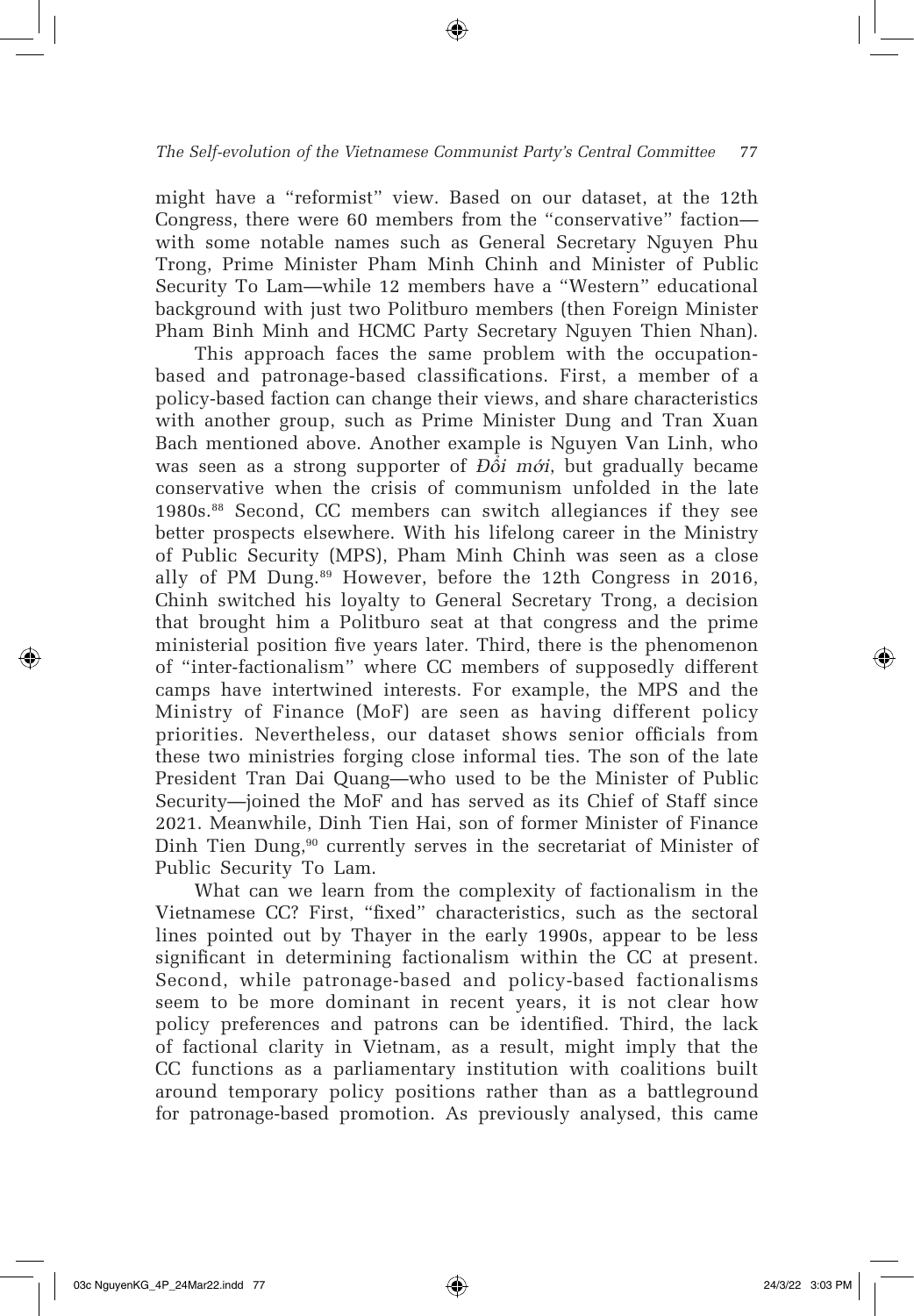about due to significant changes in the CC's composition, innerworking dynamics and the standardization of elite promotion. In the absence of clear and strong factions, the CC can gain a higher level of independence.

⊕

#### **Conclusion: The Gravity of the Centre**

In nearly four decades since *Đ*ổ*i m*ớ*i* was adopted, the CC has moved from the periphery to the central stage of Vietnam's elite politics. Structurally, the selectorate has been expanded to accommodate the increasing power of the provinces and the NA, while elite promotion has been greatly standardized and institutionalized. The CC has also developed and maintained a considerably high level of intra-party democracy. This shows not only in high-profile vetoes against the Politburo's and the general secretaries' decisions, $91$  but also in the way policies are discussed and decided. Although plenums are generally not televised (except for the opening and concluding sessions) like the NA sessions, recorded minutes of several key plenums reveal a high level of deliberation.92

However, the power of the CC has its limits. Central leaders particularly General Secretary Nguyen Phu Trong in the last two congresses—maintain a strong influence through the ability to set agendas, control personnel policies, and increasingly, investigate and punish CC members under anti-corruption campaigns. In addition, amendments to election regulations under Trong's watch tipped the power balance towards a smaller circle of central leaders. Under the new regulations, CC members are no longer allowed to self-nominate or nominate a person not on the list dictated by the outgoing CC. If a person is nominated by delegates at the Party's national congress, they are obliged to submit a letter of withdrawal, following which the congress will vote to decide whether they are allowed to do so.93 This happened at the 12th Congress in 2016 when Prime Minister Nguyen Tan Dung was narrowly "allowed" to withdraw his nomination for CC membership, effectively ending his political career.

The CC, as powerful as it may seem, also failed to uphold the Party's Constitution at the 13th Congress as General Secretary Trong was re-elected for a third term, a clear violation of Article 17 of the Party's Constitution. $94$  Although there are suggestions that this continuity is more about power balancing rather than consolidation,95 it is certain that breaking a long-established rule will have a negative impact on the institutionalization process that the

↔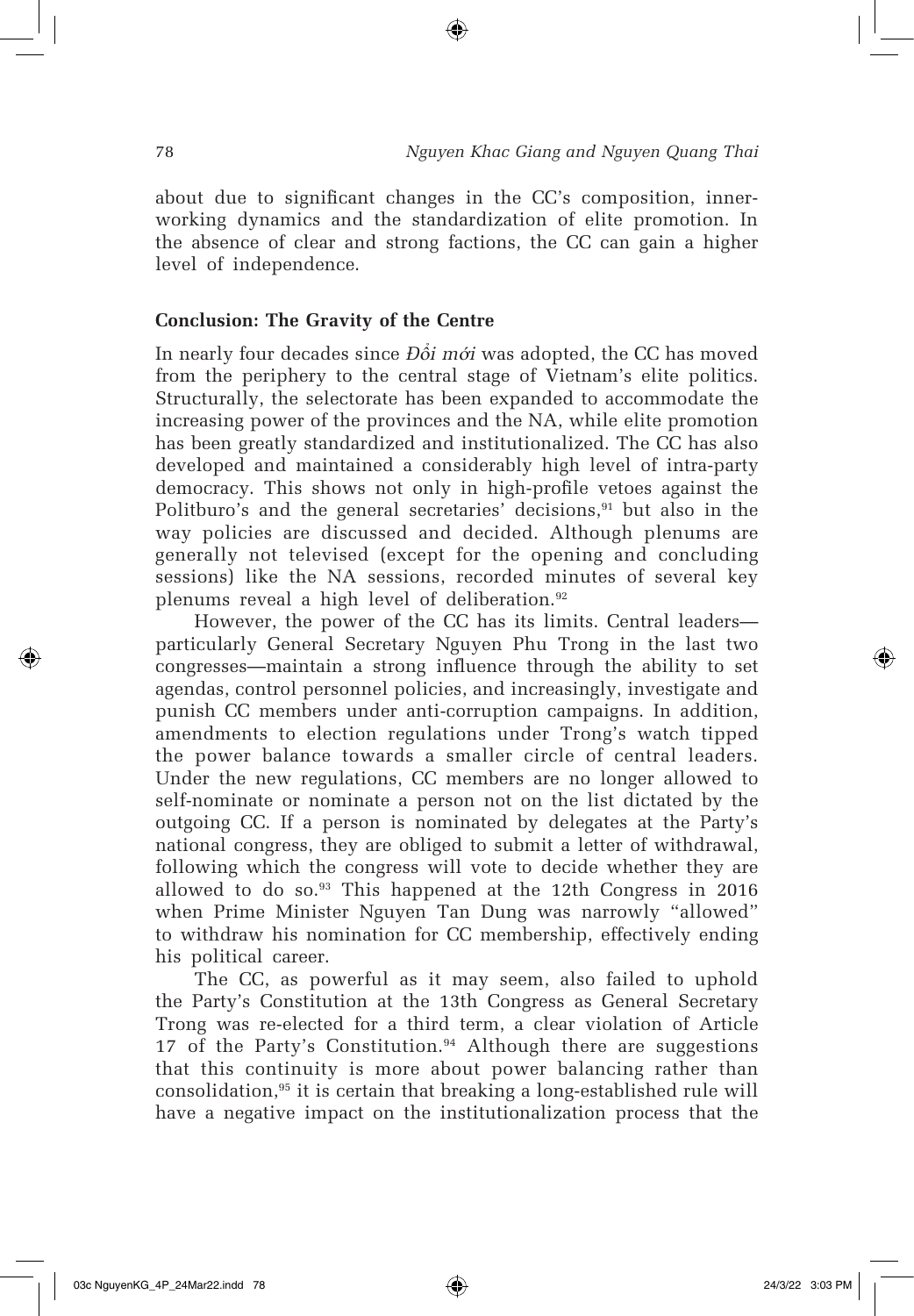CC has been carrying out over the past three decades. Whether this marks a point of institutional decay for the CC remains to be seen.

Structurally, the CC must address imbalances in the distribution of CC membership to guarantee better representation of women (the CC has always been dominated by men, although the male membership declines slightly from 94 per cent in 1986 to 91 per cent in 2016), ethnic minorities (more than 90 per cent of membership are Kinh ethnic), and other regions than the North. With Southern provinces, particularly the Mekong Delta and HCMC, suffering most heavily from the COVID-19 pandemic, on top of being underfunded in infrastructure projects for years, there is a real risk of widespread dissatisfaction, which could be a destabilizing factor in the long run. How the CC responds to these structural imbalances and challenges will define Vietnamese politics in the years to come.

#### **NOTES**

Acknowledgements: The authors would like to thank the editors of *Contemporary Southeast Asia* and two anonymous reviewers for their constructive feedback. The views expressed in this article are the authors' personal findings and do not necessarily reflect the policies and positions of Oxfam.

- <sup>1</sup> Edmund Malesky, "Gerrymandering—Vietnamese Style: Escaping the Partial Reform Equilibrium in a Nondemocratic Regime", *The Journal of Politics* 71, no. 1 (2009): 132–59; Khac Giang Nguyen, "Succession Politics and Authoritarian Resilience in Vietnam", in *Southeast Asian Affairs 2020*, edited by Malcolm Cook and Daljit Singh (Singapore: ISEAS – Yusof Ishak Institute, 2020), pp. 411–26.
- <sup>2</sup> Carlyle Thayer, "Postwar Vietnam", in *The Regularization of Politics: Continuity and Change in the Party's Central Committee, 1951–1986*, edited by David Marr and Christine Christine (Ithaca, New York: Cornell University Press, 1993), pp. 177–94.
- <sup>3</sup> Edmund Malesky, Regina Abrami and Yu Zheng, "Institutions and Inequality in Single-Party Regimes: A Comparative Analysis of Vietnam and China", *Comparative Politics* 43, no. 4 (2011): 409–27; Regina Abrami, Edmund Malesky and Yu Zheng, "Vietnam through Chinese Eyes: Divergent Accountability in Single-Party Regimes", in *Why Communism Did Not Collapse: Understanding Authoritarian Regime Resilience in Asia and Europe*, edited by Martin Dimitrov (New York City, New York: Cambridge University Press, 2013), pp. 237–76; Edmund Malesky and Jonathan London, "The Political Economy of Development in China and Vietnam", *Annual Review of Political Science* 17 (2014): 395–419.
- <sup>4</sup> Edmund Malesky, Paul Schuler and Anh Tran, "Vietnam: Familiar Patterns and New Developments Ahead of the 11th Party Congress", in *Southeast Asian Affairs 2011*, edited by Daljit Singh (Singapore: ISEAS – Yusof Ishak Institute, 2011), pp. 339–63; David Koh, "Leadership Changes at the 10th Congress of the VCP", *Asian Survey* 48, no. 4 (2008): 650–72; David Koh, "The Politics of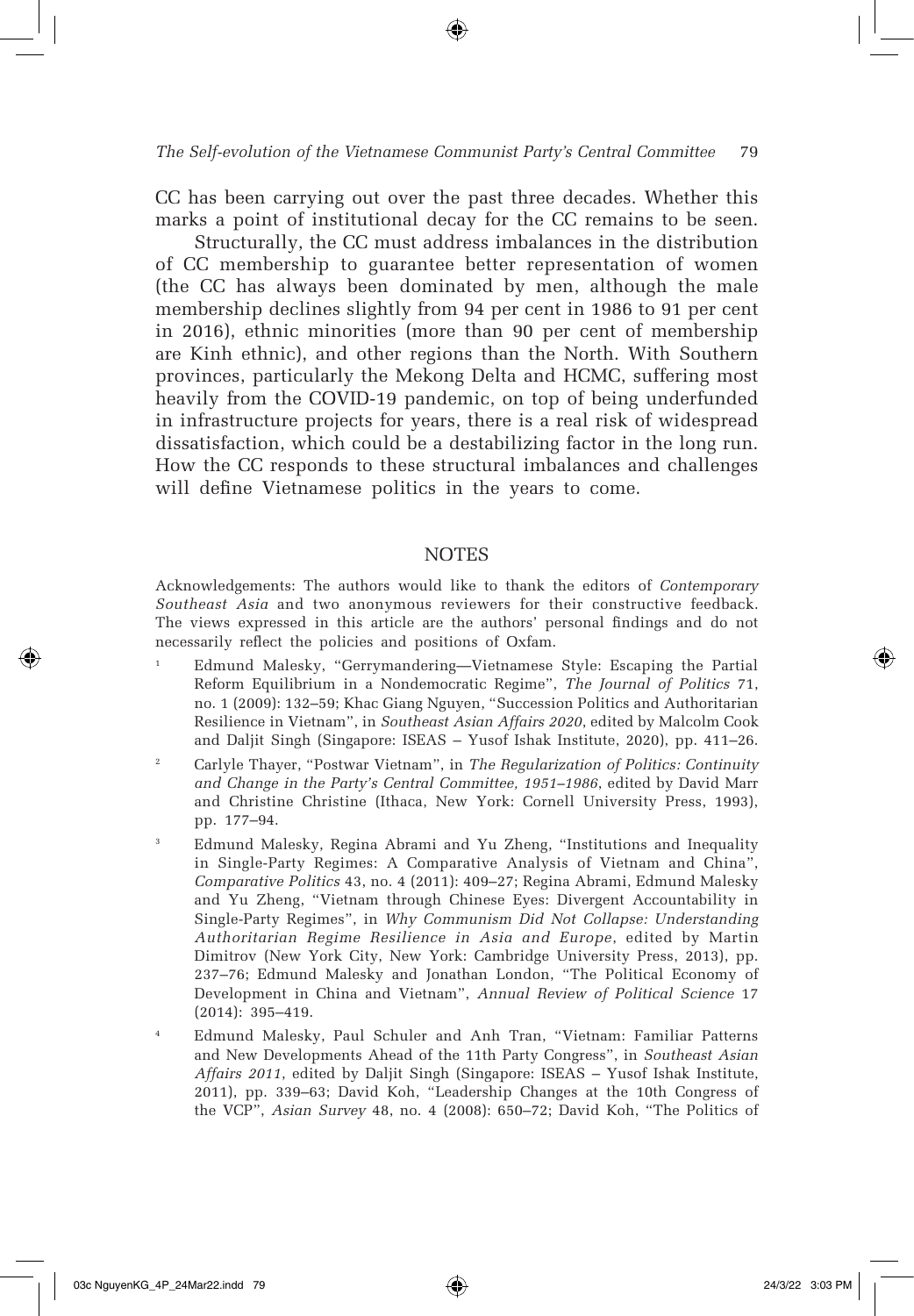a Divided Party and Parkinson's State in Vietnam", *Contemporary Southeast Asia* 23, no. 3 (2001): 533–51; Alexander Vuving, "The 2016 Leadership Change in Vietnam and its Long-term Implications", in *Southeast Asian Affairs 2017*, edited by Daljit Singh and Malcolm Cook (Singapore: ISEAS – Yusof Ishak Institute, 2017), pp. 421–35.

- <sup>5</sup> For studies on the Chinese CC, see Victor Shih, Christopher Adolph and Mingxing Liu, "Getting Ahead in the Communist Party: Explaining the Advancement of Central Committee Members in China", *American Political Science Review* 106, no. 1 (2012): 166–87.
- <sup>6</sup> On factionalism in the CC, see Martin Gainsborough, "From Patronage to 'Outcomes': Vietnam's Communist Party Congresses Reconsidered", *Journal of Vietnamese Studies* 2, no. 1 (2007): 3–26; Duy Trinh, "Explaining Factional Sorting in China and Vietnam", *Problems of Post-Communism* 68, no. 3 (2021): 171–89.
- <sup>7</sup> Adam Fforde believes the VCP is unable to reform itself and is thus heading towards a crisis of legitimacy. See Adam Fforde, "The End of the Party: Vietnam in 2012", *Asian Survey* 53, no. 1 (2013): 101–8; Adam Fforde and Lada Homutova, "Political Authority in Vietnam: Is the Vietnamese Communist Party a Paper Leviathan?", *Journal of Current Southeast Asian Affairs* 36, no. 3 (2017): 91–118.
- <sup>8</sup> Malesky, Abrami and Zheng, "Institutions and Inequality in Single-Party Regimes"; Trinh, "Explaining Factional Sorting"; Juan Wang and Nhu Truong, "Law for What? Ideas and Social Control in China and Vietnam", *Problems of Post-Communism* 68, no. 3 (2021): 202–15.
- The dataset is manually collected and coded by the authors from various publicly available sources, including the VCP's websites, the National Assembly websites, local governments' websites, online newspapers, as well as the authors' interviews with internal sources. Data available on request.
- <sup>10</sup> One researcher is constructing a biographical dataset of Vietnamese elites from the first to the 12th Congress; however, this was not yet publicly available when this manuscript was written. In 2019, the National Politics Publishing House, which is under the CC, published its own book which described all CC members. Nevertheless, certain key information (party membership, positions, whether they joined the army etc.) was omitted.
- <sup>11</sup> For a discussion on the Chinese CC as a selectorate, see Susan Shirk, *The Political Logic of Economic Reform in China* (Berkeley, California: University of California Press, 1993).
- <sup>12</sup> When an incumbent provincial party secretary is disciplined, that person might be replaced by a non-CC member. This acting secretary, in most cases, will be promoted to the CC in the next congress. Examples include Vu Huy Hoang in 2005 (replacing Hoang Cong Hoan as Lang Son's Party secretary) and Dang Quoc Khanh in 2019 (replacing Trieu Tai Vinh in Ha Giang).
- <sup>13</sup> In discussions among CC members leading to the 9th Congress in 2001, a popular opinion was that "Provinces, municipalities, and ministries should have CC members". See VCP*, Van Kien Dang Toan Tap – Tap 59 (2000)* [Compilations of the Vietnam Communist Party Documents *–* Volume 59 (2000)] (Hanoi, Vietnam: National Political Publishing House, 2015), p. 51.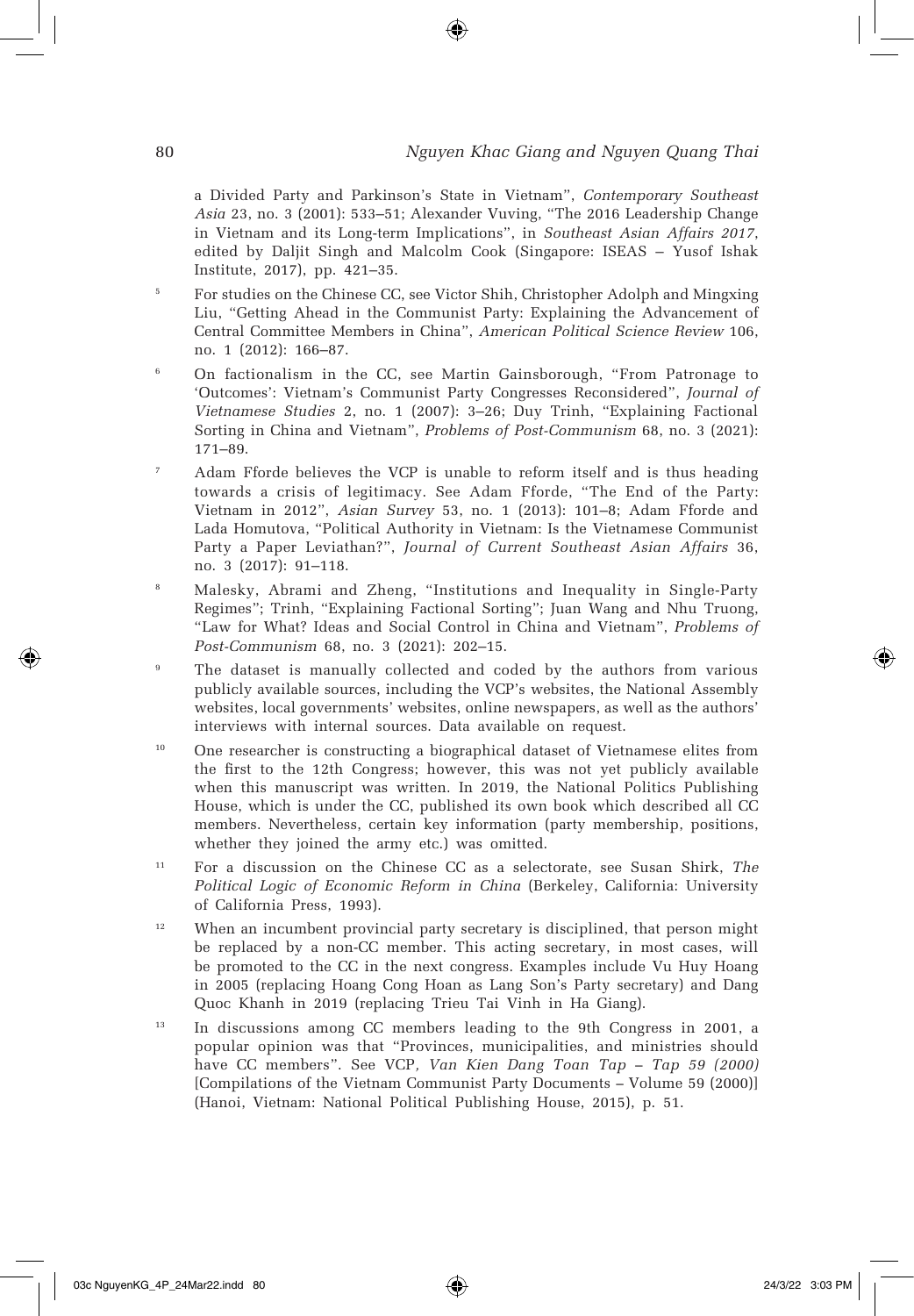#### *The Self-evolution of the Vietnamese Communist Party's Central Committee* 81

- <sup>14</sup> VCP, "Quy Định Số 90-Qđ/Tw ngày 4/8/2017 của Bộ Chính trị về tiêu chuẩn chức danh, tiêu chí đánh giá cán bộ thuộc diện Ban Chấp hành Trung ương, Bộ Chính trị, Ban Bí thư quản lý" [Regulation No. 90-QD/TW of the Politburo dated 4 August 2017 on standards for office holders, criteria for evaluating cadres under the management of the Central Committee, the Politburo, the Secretariat], 4 August 2017, https://tulieuvankien.dangcongsan.vn/he-thong-van-ban/van-bancua-dang/quy-dinh-so-90-qdtw-ngay-482017-cua-bo-chinh-tri-ve-tieu-chuan-chucdanh-tieu-chi-danh-gia-can-bo-thuoc-dien-ban-chap-3459.
- <sup>15</sup> See, for example, Malesky, Abrami and Zheng, "Institutions and Inequality in Single-Party Regimes".
- <sup>16</sup> VCP, *Van Kien Dang Toan Tap Tap 43 (1982)* [Compilations of the Vietnam Communist Party Documents – Volume 43 (1982)] (Hanoi, Vietnam: National Political Publishing House, 2006).
- <sup>17</sup> The biggest expansion was from the 3rd Congress (1960) to the 4th Congress (1976), when the CC membership increased from 47 to 101. This, however, reflects the need to accommodate a more diverse country after unification in 1975–76 as well as to reward cadres with significant achievements during the Vietnam War.
- <sup>18</sup> Huy Duc, *Ben Thang Cuoc Tap 1* [The Winning Side Volume 1] (Boston, Massachusetts: OsinBook, 2012), p. 553; Dang Phong, *Tu duy Kinh te Viet Nam, 1975–1989* [Vietnamese Economic Thinking, 1975–1989] (Hanoi, Vietnam: Knowledge Publishing House, 2008).
- <sup>19</sup> On decentralization, see Anh Vu Thanh Tu, "Vietnam: Decentralization Amidst Fragmentation", *Journal of Southeast Asian Economies* 33, no. 2 (2016): 188–208.
- <sup>20</sup> Dang Phong, *"Phá Rào" Trong Kinh Tế Vào Đêm Trước Đổi Mới* ["Fence-Breaking" in the Pre-Reform Economy] (Hanoi, Vietnam: Knowledge Publishing House, 2009).
- <sup>21</sup> Dang Phong, *Tu Duy Kinh te Viet Nam, 1975–1989.*
- <sup>22</sup> Huy Duc, *Ben Thang Cuoc Tap 1*.
- <sup>23</sup> In the early 1990s, the CC held a series of meetings to discuss reasons leading to the collapse of the Soviet Union and the Eastern Bloc, as well as to "build and rectify" the Party in response to those events. See VCP, *Van kien Dang toan tap – Tap 51 (1991)* [Compilations of the Vietnam Communist Party Documents – Volume 51 (1991)] (Hanoi, Vietnam: National Political Publishing House, 2006); VCP, *Van kien Dang toan tap – Tap 52 (1992–1993)* [Compilations of the Vietnam Communist Party Documents – Volume 52 (1992*–*1993)] (Hanoi, Vietnam: National Political Publishing House, 2007).
- <sup>24</sup> On the initial role of the NA, see Gareth Porter, "The Politics of Renovation in Vietnam", *Problems of Communism* 39, no. 3 (1990): 72–88. On the NA's current role, see Paul Schuler, *United Front: Projecting Solidarity Through Deliberation in Vietnam's Single-Party Legislature* (Redwood City, California: Stanford University Press, 2021).
- <sup>25</sup> On this topic, see Jennifer Gandhi, *Political Institutions under Dictatorship* (New York City, New York: Cambridge University Press, 2008).
- <sup>26</sup> This requirement was set at the 2nd Congress (1951) and has been maintained ever since.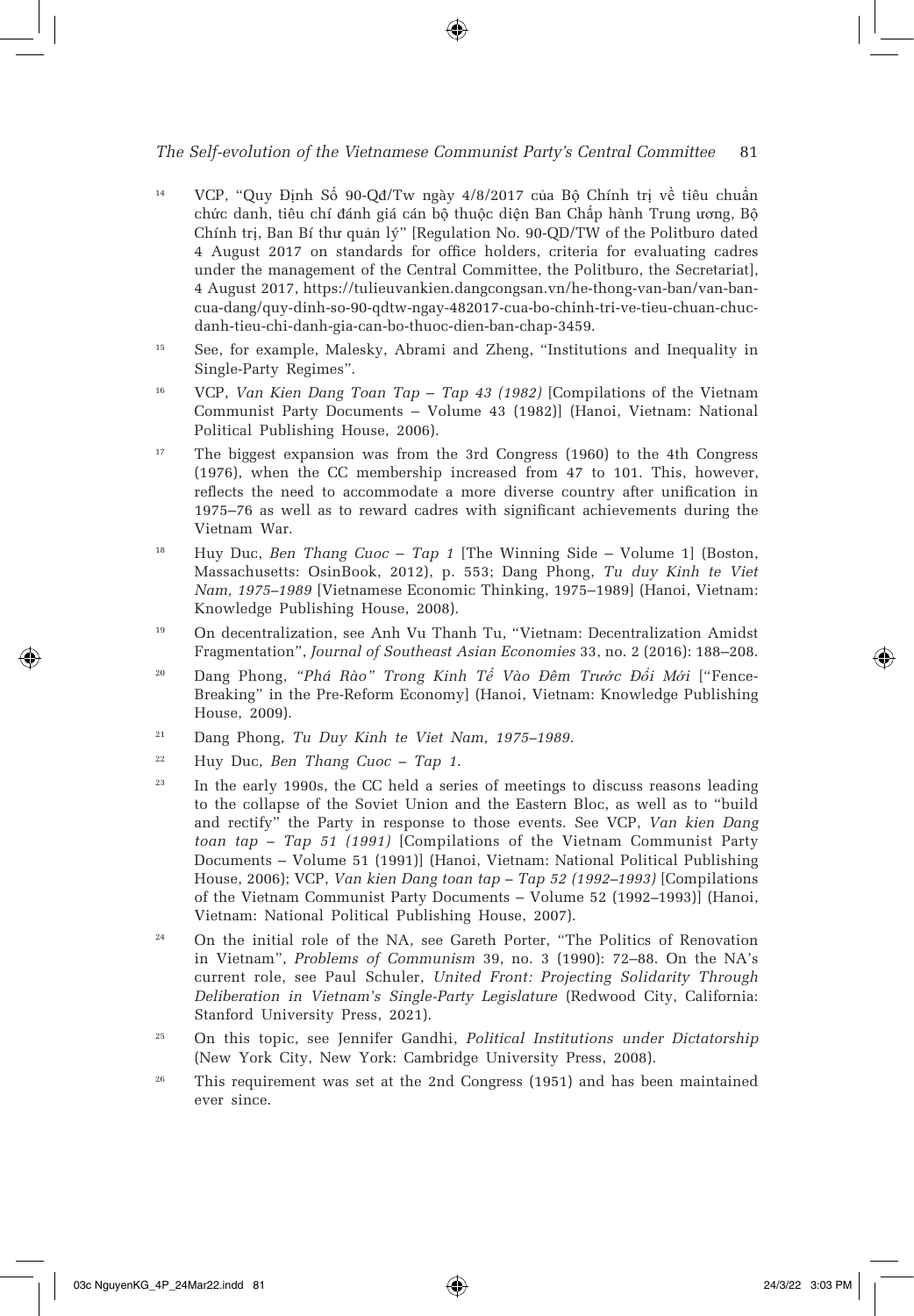#### 82 *Nguyen Khac Giang and Nguyen Quang Thai*

- <sup>27</sup> VCP, *Van kien Dang toan tap* – *Tap 51 (1991)*, p. 264*.*
- <sup>28</sup> These include the objection of the ill-fated Standing Committee of the Politburo at the 8th Congress, the earlier than expected retirement of General Secretary Le Kha Phieu in 2001, and the failure to discipline Prime Minister Nguyen Tan Dung in 2012. At the 12th plenum of the 10th CC (2010), the CC also decided not to discipline Huynh Minh Doan, Dong Thap's provincial party secretary, against the Politburo's recommendation. See VCP, *Van Kien Dang Toan Tap – Tap 60 (2010)* [Compilations of the Vietnam Communist Party Documents – Volume 69 (2010)] (Hanoi, Vietnam: National Political Publishing House, 2013), p. 278.
- <sup>29</sup> VCP, *Van Kien Dang Toan Tap Tap 53 (1993–1994)* [Compilations of the Vietnam Communist Party Documents – Volume 53 (1993–1994) (Hanoi, Vietnam: National Political Publishing House, 2007), pp. 260–64.
- <sup>30</sup> All the working guidelines state that key matters, such as decisions on personnel disciplines, require secret voting and must have the majority support in order to be passed.
- <sup>31</sup> See Huy Duc, *Ben Thang Cuoc Tap 2* [The Winning Side Volume 2] (Los Angeles, California: OsinBook, 2012), pp. 198–99.
- <sup>32</sup> The CC rejected a proposal to elect two new commission heads to the Politburo in 2013. See Carlyle A. Thayer, "Vietnam in 2013: Domestic Contestation and Foreign Policy Success", in *Southeast Asian Affairs 2014*, edited by Daljit Singh (Singapore: ISEAS – Yusof Ishak Institute, 2014), p. 357.
- <sup>33</sup> Bui Hoang Tam, "Giáo sư Vũ Đình Cự 'Nhà thông thái' của giới khoa học Việt Nam" [Professor Vu Dinh Cu – "The Wise Man" of the Vietnamese Scientist Community], *Dan tri*, 11 September 2016, https://dantri.com.vn/ giao-duc-huong-nghiep/giao-su-vu-dinh-cu-nha-thong-thai-cua-gioi-khoa-hoc-vietnam-20160911182644344.htm.
- <sup>34</sup> Huy Duc, *Ben Thang Cuoc Tap 2*, p. 180.
- <sup>35</sup> It is worth noting that NA delegates are organized into provincial groups, which are headed by the top officials of that province (the party's provincial secretary or chairman) or assigned by the CC. In both cases, they are usually CC members.
- <sup>36</sup> Binh ultimately became the minister in the subsequent 9th Congress's tenure, but his political career came to an abrupt end when he was dismissed by the NA in 2006 as a result of the PMU-18 corruption scandal.
- <sup>37</sup> Although selection criteria for CC membership are always released before each congress, only until 2017 was a formal regulation (Regulation no. 90-QD/TW) released.
- <sup>38</sup> Nguyen, "Succession Politics and Authoritarian Resilience in Vietnam", pp. 414–15.
- <sup>39</sup> VCP, "Quy định số 214-QĐ/TW, ngày 02/01/2020 của Bộ Chính trị về khung tiêu chuẩn chức danh, tiêu chí đánh giá cán bộ thuộc diện Ban Chấp hành Trung ương, Bộ Chính trị, Ban Bí thư quản lý" [Regulation No. 214-QD/TW of the Politburo dated 2 February 2020 on standards for office holders, criteria for evaluating cadres under the management of the Central Committee, the Politburo, the Secretariat], https://tulieuvankien.dangcongsan.vn/he-thong-van-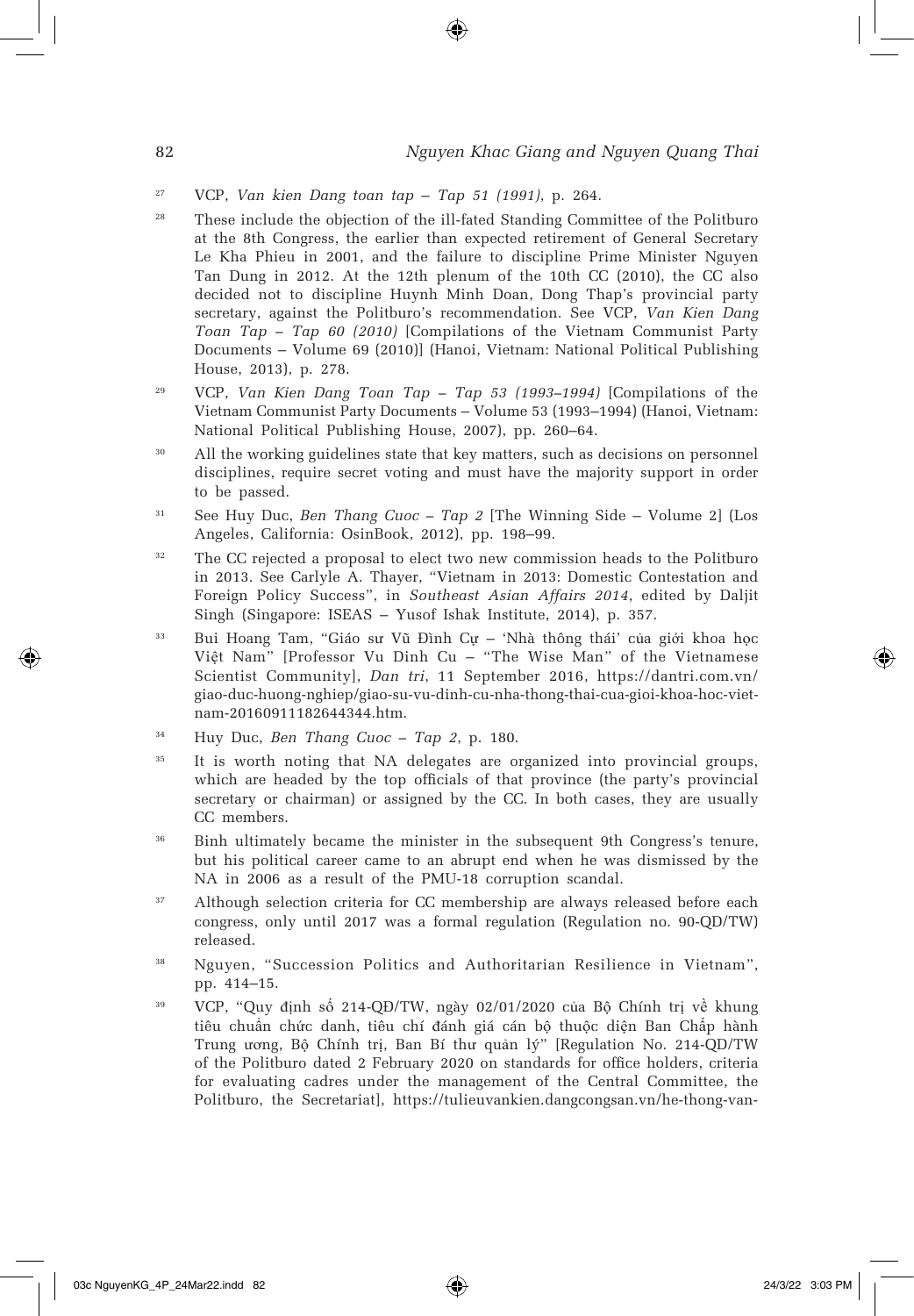ban/van-ban-cua-dang/quy-dinh-so-214-qdtw-ngay-02012020-cua-bo-chinh-tri-vekhung-tieu-chuan-chuc-danh-tieu-chi-danh-gia-can-bo-thuoc-dien-ban-6021.

- <sup>40</sup> Mostly as a result of them joining the revolutionary movement at young ages.
- <sup>41</sup> Except "special exemptions" allowed by the Party's national congress. In 2021, there were 10 "special exemptions", including 2 Politburo members, 4 re-elected CC members, and 4 newly-elected CC members.
- <sup>42</sup> At the central level, the senior is normally over 60 years old, the middle from 50 to 59, and the junior under 50.
- <sup>43</sup> See the Political Report in 1982. VCP, *Van Kien Dang Toan Tap Tap 43* (1982), p. 377.
- <sup>44</sup> Five CC members passed away in office during the 6th Congress' tenure (by 1991), four in the 7th Congress (by 1996) and 10 in the 8th Congress (by 2001).
- <sup>45</sup> The Secretariat's Directive No. 80-CT/TW. See VCP, *Van Kien Dang Toan Tap – Tap 47 (1986)* [Compilations of the Vietnam Communist Party Documents – Volume 47 (1986)] (Hanoi, Vietnam: National Political Publishing House, 2006), p. 51.
- <sup>46</sup> VCP, *Van Kien Dang Toan Tap Tap 49 (1988–1989)* [Compilations of the Vietnam Communist Party Documents – Volume 49 (1988–1989)] (Hanoi, Vietnam: National Political Publishing House 2006), p. 277.
- <sup>47</sup> See the report of the 6th Plenum in 1989. VCP, *Van Kien Dang Toan Tap Tap 49 (1988–1989)*, p. 931.
- <sup>48</sup> VCP, *Van Kien Dang Toan Tap Tap 51 (1991)*, p. 291.
- <sup>49</sup> See the report on Party building delivered by Le Duc Tho at the 5th Congress in VCP, *Van Kien Dang Toan Tap – Tap 43* (1982), pp. 310–16.
- <sup>50</sup> In the case of the Ministry of Defence, this number only consists of central positions. In addition to these, each military region is allocated one seat in the CC, who is either its commander or political commissar.
- <sup>51</sup> However, this proportion remains high and is higher than the allocation for the military and the police (see Table 1). In 2021, for example, 23 military officers and six police generals were voted into the CC, accounting for 16 per cent of the full membership.
- <sup>52</sup> Although the practice of promoting alternate members to full membership at plenums is allowed by the Party's Constitution, this was rarely done after 1986.
- <sup>53</sup> Particularly when personnel matters were under the total control of Le Duc Tho. See Huy Duc, *Ben Thang Cuoc – Tap 1*, p. 239.
- <sup>54</sup> Lower-level party organizations will propose a candidate to be included in "The Masterplan of Strategic-level Cadres" that includes 250 potential candidates for CC promotion. The CC will then vote to reduce the list to more than 200. This practice of "master planning" strategic cadres was initiated during the tenure of the 11th Congress (2011). See "Bước chuẩn bị nhân sự chiến lược quan trọng của Đảng" [An Important Strategic Personnel Preparation Step of the Party], *Bao dien tu Dang Cong san*, 26 June 2019, https://dangcongsan.vn/ xay-dung-dang/buoc-chuan-bi-nhan-su-chien-luoc-quan-trong-cua-dang-526554. html.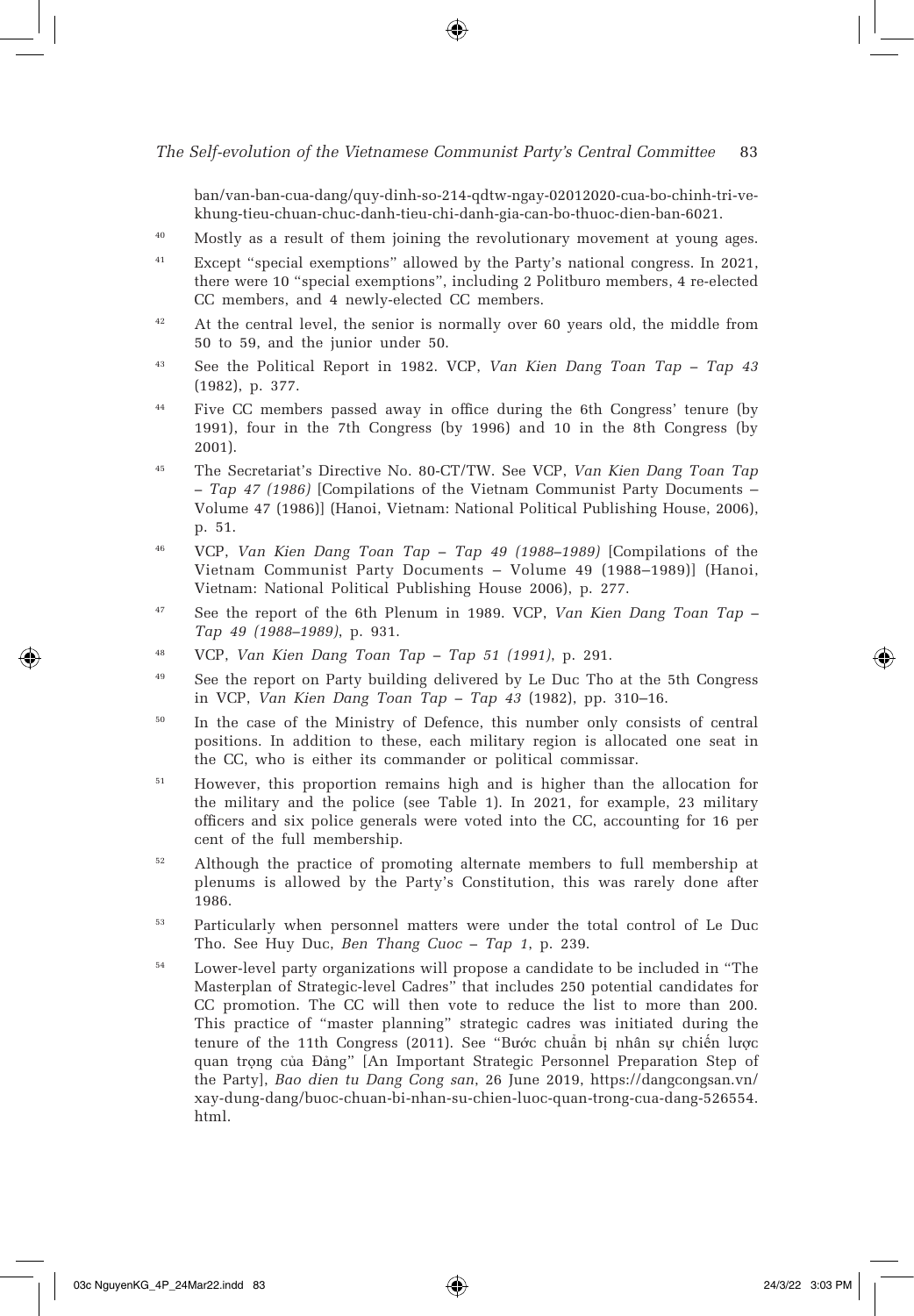#### 84 *Nguyen Khac Giang and Nguyen Quang Thai*

- <sup>55</sup> Eighteen out of 20 alternate members were promoted at the 12th Congress.
- <sup>56</sup> Alex Payette, "What Went Wrong?: The Case of the Non-Selected Alternate Members of the Central Committee from 1992 to 2007", *Journal of Contemporary Eastern Asia* 15, no. 2 (December 2016): 111–44.
- <sup>57</sup> Nguyen, "Succession Politics and Authoritarian Resilience in Vietnam", p. 416.
- <sup>58</sup> Exchanges between the authors and a Vietnamese democracy activist.
- <sup>59</sup> Tuong Vu, *Vietnam's Communist Revolution: The Power and Limits of Ideology* (New York City, New York: Cambridge University Press, 2016); Quang Trung Thai, *Collective Leadership and Factionalism: An Essay on Ho Chi Minh's Legacy* (Singapore: Institute of Southeast Asian Studies, 1985).
- <sup>60</sup> Thayer, "Postwar Vietnam", p. 179.
- <sup>61</sup> Ronald Cima, "Vietnam in 1988: The Brink of Renewal", *Asian Survey* 29, no. 1 (1989): 64–72; Douglas Pike, "Vietnam in 1990: The Last Picture Show", *Asian Survey* 31, no. 1 (1991): 79–86.
- <sup>62</sup> Zachary Abuza, "The Lessons of Le Kha Phieu: Changing Rules in Vietnamese Politics", *Contemporary Southeast Asia* 24, no. 1 (2002): 121–45; Carlyle Thayer, "Vietnam's Foreign Policy in an Era of Rising Sino-US Competition and Increasing Domestic Political Influence", *Asian Security* 13, no. 3 (2017): 183–99; Vuving, "The 2016 Leadership Change in Vietnam".
- <sup>63</sup> Most notably Gainsborough, "From Patronage to 'Outcomes'".
- <sup>64</sup> Alexander Vuving, "Who Will Lead Vietnam?", *The Diplomat*, 16 January 2016, https://thediplomat.com/2016/01/who-will-lead-vietnam/.
- <sup>65</sup> See Andrew Nathan, "A Factionalism Model for CCP Politics", *The China Quarterly* no. 53 (January–March 1973): 34–66.
- <sup>66</sup> Thayer, "Postwar Vietnam".
- $67$  In the case of China, the factional member must be within two administrative steps from the factional leader. See Shih, Adolph and Liu, "Getting Ahead in the Communist Party", p. 171.
- <sup>68</sup> Not to be confused with former President Nguyen Minh Triet (born 1942).
- <sup>69</sup> "Bầu Ban chấp hành TƯ Đoàn khoá mới" [Electing the New Central Executive Committee of the Youth Union], *Vietnamnet*, 12 December 2017, https:// vietnamnet.vn/vn/thoi-su/chinh-tri/ong-nguyen-minh-triet-trung-cu-ban-chaphanh-trung-uong-doan-416272.html.
- <sup>70</sup> See Zachary Abuza, "Leadership Transition in Vietnam since the Eighth Party Congress: The Unfinished Congress", *Asian Survey* 38, no. 12 (1998): 1105–21; Koh, "The Politics of a Divided Party".
- <sup>71</sup> Nguyen Van Linh at the 6th Congress and Le Kha Phieu at the 7th Congress. Although Nguyen Van Linh did not hold a specific military position, because he oversaw the revolutionary movements in the Vietnam War, he had close connections with the military.
- <sup>72</sup> Vo Chi Cong (6th Congress), Le Duc Anh (7th Congress) and Tran Dai Quang (11th Congress).
- <sup>73</sup> Pham Hung (6th Congress), Vo Van Kiet (7th Congress), Nguyen Tan Dung (10th and 11th Congresses) and Pham Minh Chinh (13th Congress).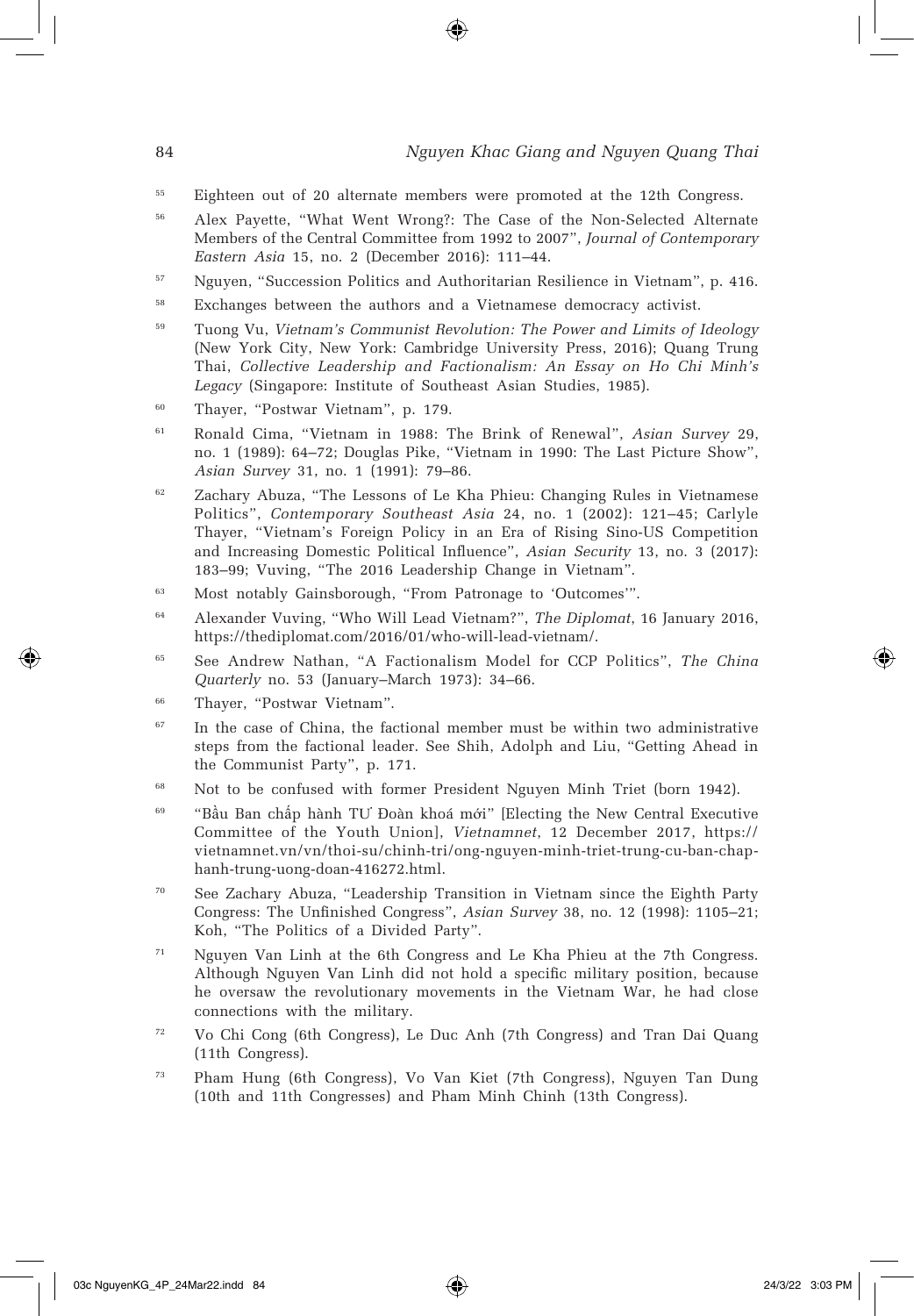- <sup>74</sup> See, for example, Koh, "The Politics of a Divided Party".
- <sup>75</sup> There have been discussions about the rivalry between the military and the police since the early times of *Đ*ổ*i m*ớ*i* (1986). In 2020, two lieutenant generals of the military, serving in the National Assembly's Committee on Defence and Security, rejected Minister of Public Security To Lam's proposal to increase the manpower of the police force. "I'm sorry Mr. Minister, the police already have too many officers", Lieutenant-General Sung Thin Co was quoted as saying. See "Thiếu tướng Sùng Thìn Cò: 'Xin lỗi bộ trưởng, lực lượng công an quá đông'" [Lieutenant General Sung Thin Co: "Sorry Minister, the police force is too large"], *Tuoi tre*, 17 November 2020, https://tuoitre.vn/thieu-tuong-sungthin-co-xin-loi-bo-truong-luc-luong-cong-an-qua-dong-20201117112648148.htm.
- <sup>76</sup> "Former Hanoi Chairman Jailed Five Years for Appropriating Classified Documents", *VnExpress*, 10 December 2020, https://e.vnexpress.net/news/ news/former-hanoi-chairman-jailed-five-years-for-appropriating-classifieddocuments-4204947.html.
- <sup>77</sup> Except Deng Xiaoping who did not hold an official position other than the Chairman of the Central Military Commission. See Shih, Adolph and Liu, "Getting Ahead in the Communist Party".
- <sup>78</sup> For example, Gainsborough argues that struggles in Vietnamese politics are "less about policy and more about access to patronage and political protection". See Gainsborough, "From Patronage to 'Outcomes'", p. 14. However, except for the groupings around Do Muoi and Vo Van Kiet, Gainsborough does not elaborate on how to identify the patronage network. Recent publications, particularly after the 12th Congress in 2016, have focused on the factions built around former Prime Minister Nguyen Tan Dung and General Secretary Nguyen Phu Trong. However, there is no clear explanation on who is included in which factions and why.
- <sup>79</sup> Shih, Adolph and Liu, "Getting Ahead in the Communist Party".
- <sup>80</sup> See note 67.
- <sup>81</sup> Vuving, for example, implies that Quang belonged to Trong's faction. See Vuving, "The 2016 Leadership Change in Vietnam".
- <sup>82</sup> Trinh, "Explaining Factional Sorting".
- <sup>83</sup> Nguyen Tan Dung fought in the Vietnam War and held the rank of major in the army. He later became the Vice Minister of Public Security in 1995. Tran Xuan Bach used to work as a provincial police chief before gaining prominence in the Party's hierarchy.
- <sup>84</sup> Martin Gainsborough, *Vietnam: Rethinking the State* (London, UK: Zed Books, 2010), p. 151.
- <sup>85</sup> Brantly Womack, "Vietnam in 1996: Reform Immobilism", *Asian Survey* 37, no. 1 (1997): 79–87; Malesky, Abrami and Zheng, "Institutions and Inequality in Single-Party Regimes"; Abuza, "The Lessons of Le Kha Phieu".
- <sup>86</sup> See Abuza, "The Lessons of Le Kha Phieu", pp. 130–32.
- <sup>87</sup> Malesky, "Gerrymandering—Vietnamese Style", pp. 137–40.
- <sup>88</sup> Huy Duc, *Ben Thang Cuoc Tap 2,* pp. 50–53; Gainsborough, "From Patronage to 'Outcomes'", p. 10.